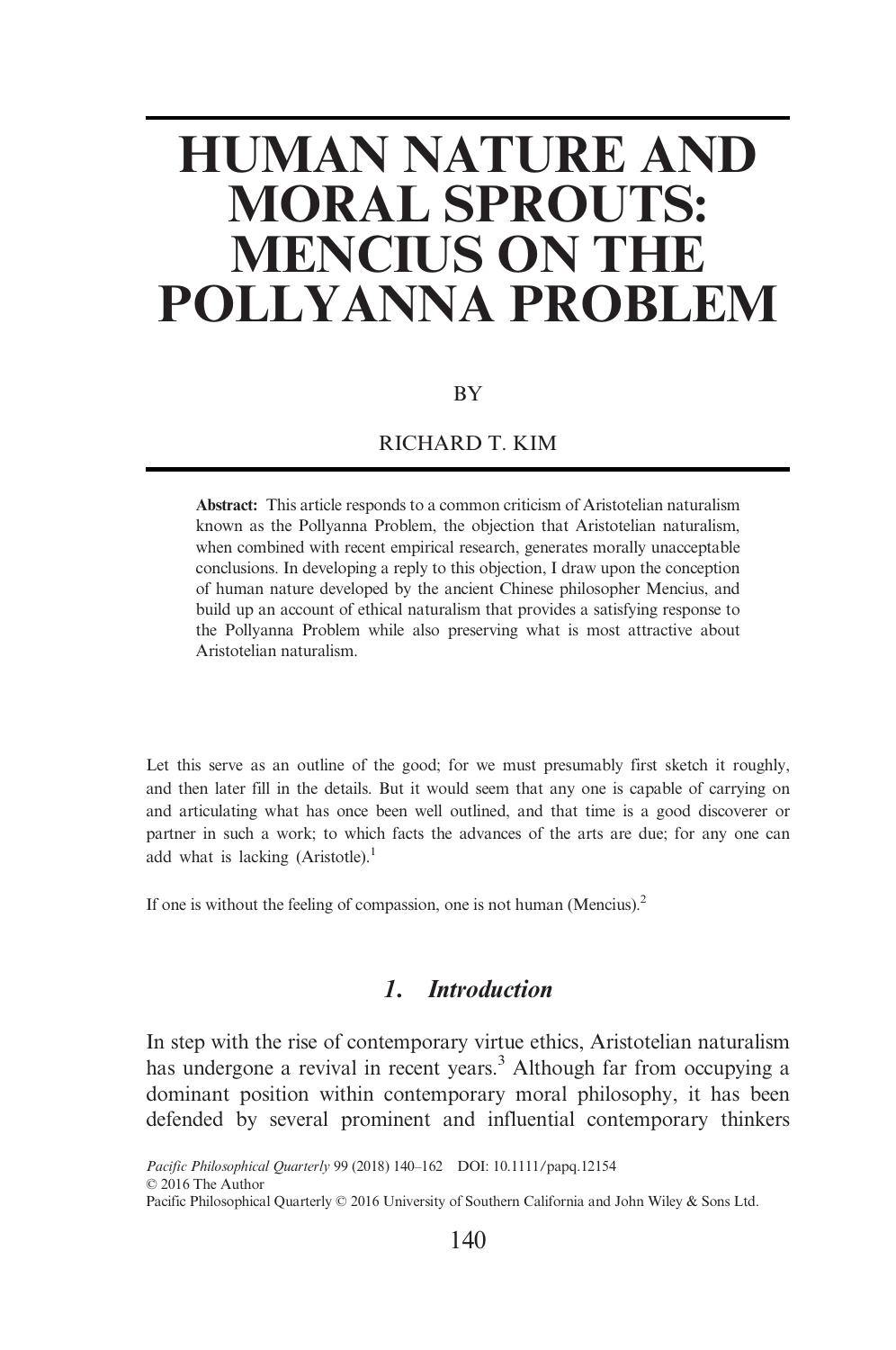including Alasdair MacIntyre, Rosalind Hursthouse, Michael Thompson, and Philippa Foot.<sup>4</sup> Of this distinguished group, however, it has been Philippa Foot's version of naturalism (drawing upon the work of Thompson) developed in the course of her book Natural Goodness that has been the subject of most discussion, as well as the target of greatest criticism. In this article I want to explore one common objection raised against Foot's account of ethical naturalism (and Aristotelian naturalism in general) known as the 'Pollyanna Problem,' the objection that combining Foot's neo-Aristotelian framework with data from contemporary empirical science yields morally unacceptable conclusions.

While attempts have been made to respond to the Pollyanna Problem, some solutions come at the cost of potentially undermining key points that any form of Aristotelian naturalism should preserve. For example, Micah Lott answers the Pollyanna Problem by severing the tie between Aristotelian naturalism and empirical science by rejecting what he calls the Empirical Science Assumption:

In formulating Aristotelian categoricals about the human will, we must rely on the same type of procedures and considerations we rely on in formulating categoricals about other life forms in the natural, or empirical, sciences.<sup>5</sup>

While I agree with Lott that we cannot simply read off an account of Aristotelian categoricals from the data obtained in the empirical sciences, I believe that some version of the Empirical Science Assumption is necessary for maintaining one of the central ideas of Aristotelian naturalism: that the criteria for moral goodness and defect is given its objective foundation in facts about human nature.

The goal of this article is to offer a response to the Pollyanna Problem that does not rely on rejecting the Empirical Science Assumption, and keeps Aristotelian naturalism's focus on nature as the source of normativity. To develop this response, I turn to an account of ethical naturalism offered by the ancient Chinese philosopher Mencius and argue that Mencius provides the resources for a satisfying solution to the Pollyanna Problem.

The structure of the article is as follows: In the following section I give a basic outline of Foot's neo-Aristotelian framework. Then, I turn to Elijah Millgram's articulation of the Pollyanna Problem, offering some possible lines of response. Next, I discuss Mencius's account of human nature, and show how it resolves the Pollyanna Problem in a way that maintains some of the most attractive features of Aristotelian naturalism.

While addressing the Pollyanna Problem is insufficient for establishing the truth of Aristotelian naturalism, providing an adequate response to it is an important step in defending Aristotelian naturalism's viability.<sup>6</sup>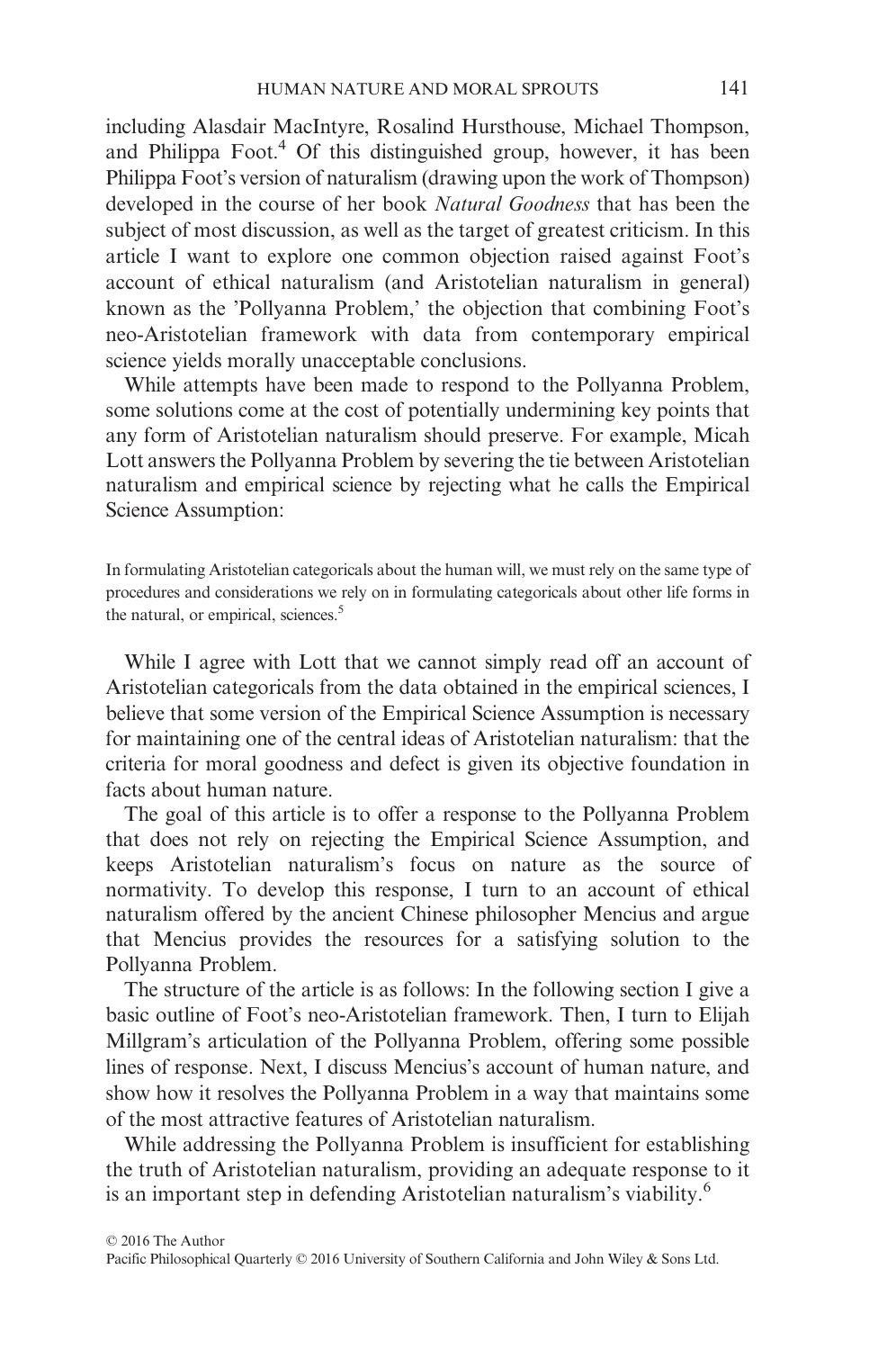## 2. Background: Philippa Foot's ethical naturalism

In Natural Goodness, Philippa Foot argues that moral judgments pertaining to virtue and vice fall under a broader class of judgments concerning natural goodness and defect. Foot supports this position by arguing that the goodness and defect in both plants and non-human animals are determined by the characteristic life-form or what Foot, following Michael Thompson, calls 'Aristotelian categoricals' (or 'natural-history propositions') and applying this framework to generate facts about human goodness and defect. Aristotelian categoricals are represented by statements of the form 'S's are (or have) F' (e.g. 'Male peacocks have colorful tails') or 'S's do V' (e.g. 'Hummingbirds gather nectar from flowers') that pick out characteristic features of particular life-forms. As Foot is careful to point out, these features are not simply marked out by identifying what is, unique, most common, or statistically normal, but rather, by identifying those characteristic features of a particular species that are necessary for flourishing qua member of its species. For example, 'Owls see in the dark' or'Male peacocks have colorful tails' are Aristotelian categoricals because they mark out characteristics that are necessary for owls and male peacocks to achieve those ends that are constitutive of their flourishing, such as self-maintenance and survival. These are not, however, universally quantifiable statements since an owl could have defective eyes or a disease may have deformed a particular male peacock's tail. Judgments, therefore, about the goodness or defect pertaining to a particular organism must appeal to facts about the kind of species to which the particular organism belongs. So, for example, if we are looking at a particular creature that is unable to fly, we cannot judge whether this inability counts as a defect in the creature unless we know what kind of species it falls under – whether, for example, it is a hummingbird, a dog, or a dolphin.

It is important to also notice that on this picture, even the evaluation of goodness and defect in plants or non-human animals requires us to draw upon an interpretive understanding of the nature or characteristic life-form that the organism instantiates; goodness and defect in living things can only be determined in light of the larger context of the sort of life that is characteristic of things of that kind. Deep roots and leaves that can absorb sufficient nutrients or sunlight are good for trees, and the ability to fly and see in the dark are good for owls, because these features are needed for achieving those natural ends determined by their particular natures. These ideas about the determination of goodness and defect in non-human living entities enjoy a certain intuitive appeal and are often accepted even by those who ultimately reject Foot's ethical naturalism.

What is much more controversial is the claim that human or *moral* goodness and defect is determined in this way. For even if it is granted that

<sup>© 2016</sup> The Author

Pacific Philosophical Quarterly © 2016 University of Southern California and John Wiley & Sons Ltd.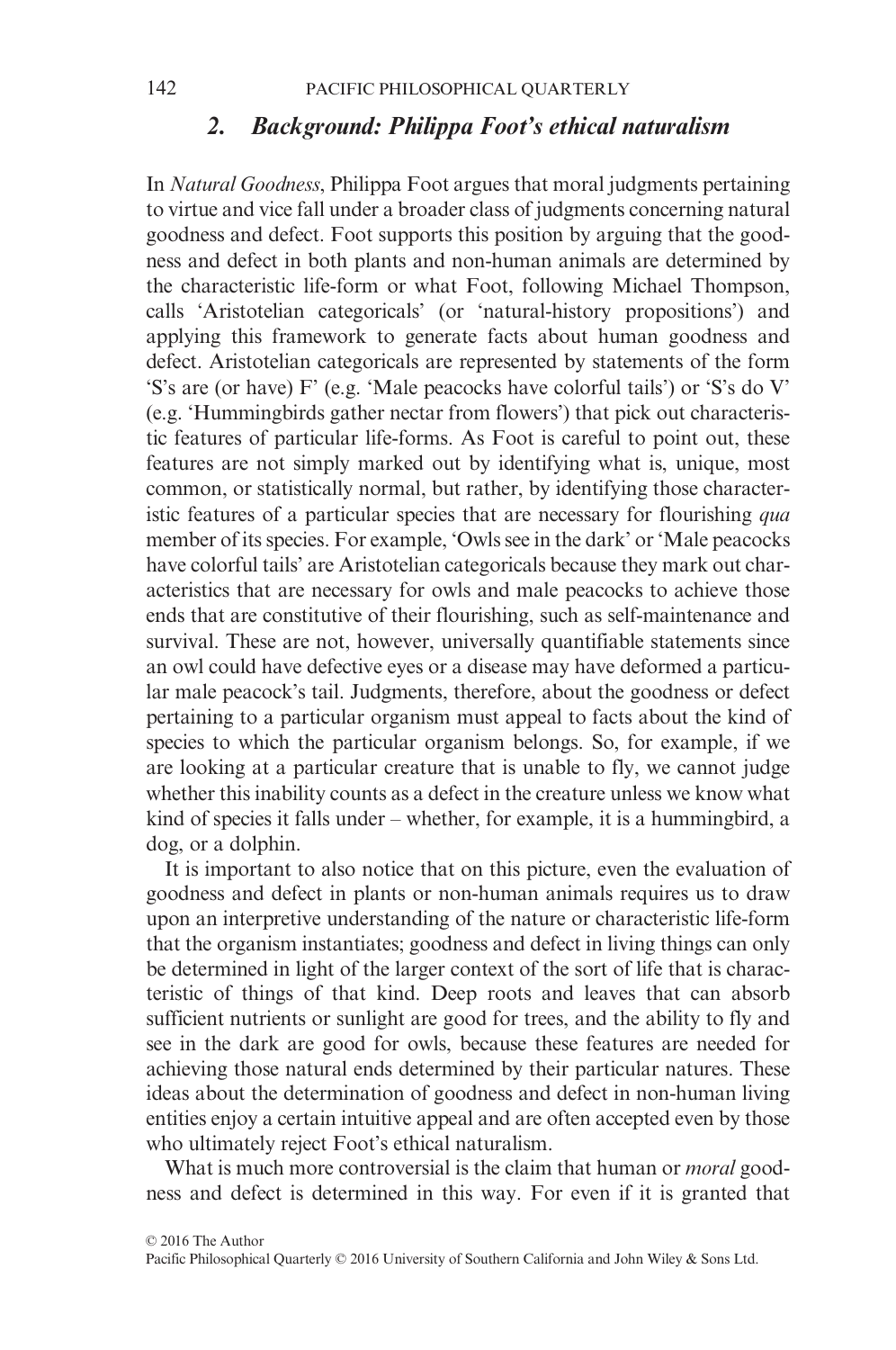evaluating goodness and defect in non-human living organisms can be carried out by observing how well a particular feature is conducive to ends such as survival, self-maintenance, and reproduction, one can deny that this same methodology can be applied to human beings since what is morally good or bad may not always be conducive to the attainment of these ends. For example, it may be morally good for someone to go on a hunger strike to protest an unjust law, even at the cost of her life. Such a person, we wouldn't say, is acting defectively as a human being. But Foot in fact agrees with this point, for she also does not believe that those non-moral ends (e.g. self-maintenance and survival) that determine the criteria of goodness and badness in non-human living entities sufficiently determine the goodness or badness of characteristics and actions of human beings. This is because, unlike other living organisms, human beings possess the ability to reason about how to live and act. And this capacity to reason reflectively is not one that is simply tacked on to those other aspects of human life such as the appetite for food and sex, or our perceptual capacities, in the way that blocks of Lego can be stacked on top of one another. Rather, our rational capacity permeates every aspect of our nature so that how we eat, sleep, or reproduce is done in a way that is intelligibly human, in light of those reasons and values that we come to possess through the development of practical intelligence.<sup>7</sup>

## 3. The Pollyanna Problem

While a number of objections have been raised against Foot's naturalism since the publication of *Natural Goodness*, one objection that has been repeatedly made by her critics is what Elijah Millgram has dubbed the 'Pollyanna Problem.' <sup>8</sup> Here is how he describes it:

The problem is that what Aristotelian categoricals are true of human beings is an empirical question (the sort of question that is assessed not by counting heads – remember that Aristotelian categoricals need be true of no member of the species – but by going and looking, in just the way that natural historians do). Now, when natural historians do take a close look at humanity, what they find is not necessarily justice: for instance, it has been argued by those who work on such things that human females are fine-tuned by natural selection to murder their infants in a suitable range of circumstances (Hrdy, 1999; for related work that can be used to make the same point, see also Hrdy, 1981); that human males are fine- tuned by natural selection to rape women in a suitable range of circumstances (Thornhill and Palmer, 2000); that humans value occupying dominant positions in hierarchies to a degree not compatible with justice of any kind (Frank, 1985). Hrdy and the rest are making claims that are not in the first place statistical, but rather about how the species works: that is, they mean to be advancing claims of just the type that is at issue, supported by just the right type of evidence for such claims.<sup>9</sup>

The main thrust of the objection is that empirical research shows us that immoral characteristics such as injustice, at least under certain conditions,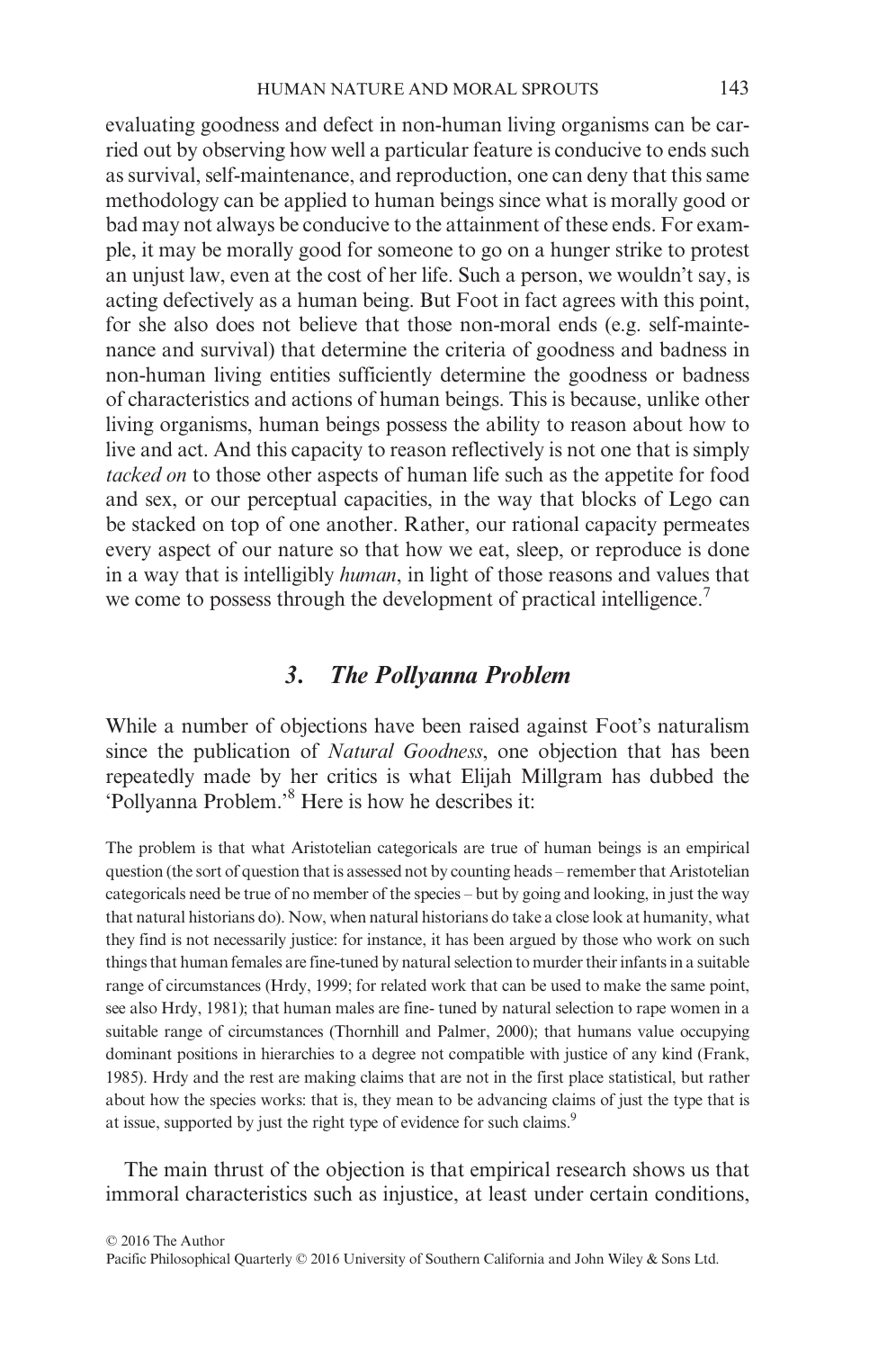serves a useful function in human life, and since the Aristotelian categoricals are constituted by characteristics that are constitutive of human flourishing, it looks like sometimes injustice will count as an aspect of human, and therefore, moral goodness. But since injustice cannot be morally good, it looks like Foot's natural goodness framework (and Aristotelian naturalism in general) when combined with our current knowledge of empirical facts, will generate morally unacceptable consequences.

There are at least three possible responses that can be made against the Pollyanna Problem. The first is to argue that the research that the Pollyanna Problem relies upon is dubious. In fact, the most recent empirical research (Thornhill and Palmer, 2000) that Millgram cites as support has been severely criticized or outright rejected, by many prominent scholars from a variety of disciplines.<sup>10</sup> Since a close examination of all the empirical research Millgram appeals to would require substantial work that cannot be carried out here, let us suppose that at least some of the empirical data do support the idea that immoral traits can sometimes serve a beneficial purpose or role in human life.

The second possible reply is to simply dissolve the Pollyanna Problem by showing that it mistakenly assumes that Aristotelian naturalism depends on the data gathered from the natural sciences. As I noted earlier, some recent philosophers (e.g. Micah Lott) have taken up this approach, severing the tie between Aristotelian naturalism and empirical science. One notable feature of this response has been to emphasize the centrality of practical reason for obtaining our knowledge of the Aristotelian categoricals. However, it seems that in claiming that empirical research is generally irrelevant for understanding human nature, I think this line of response is problematic and theoretically less satisfying. For the denial of the significance of empirical research or observations has the potential of undermining one of the central ideas of Aristotelian naturalism, which I describe as follows:

Central Point of Aristotelian Naturalism: The criteria for goodness and defect of any species X are given its objective foundation in facts about the nature of X.

The significance of this point lies in its connection to one of the most attractive features of Aristotelian naturalism, a unifying formal criterion that conceptually links together our evaluative judgments of all living entities. If we were to abandon the idea that empirical research or observation can provide us with knowledge about what human beings are like – in the sense of what the human life-form is  $-$  it seems that we would also have to give up the idea that human nature provides us with a normative foundation. After all, one important reason why we think that our understanding of goodness and defect in non-human living entities can be, and indeed, must be, established through empirical observations is precisely because we believe that each species bears a characteristic life-form that is empirically realized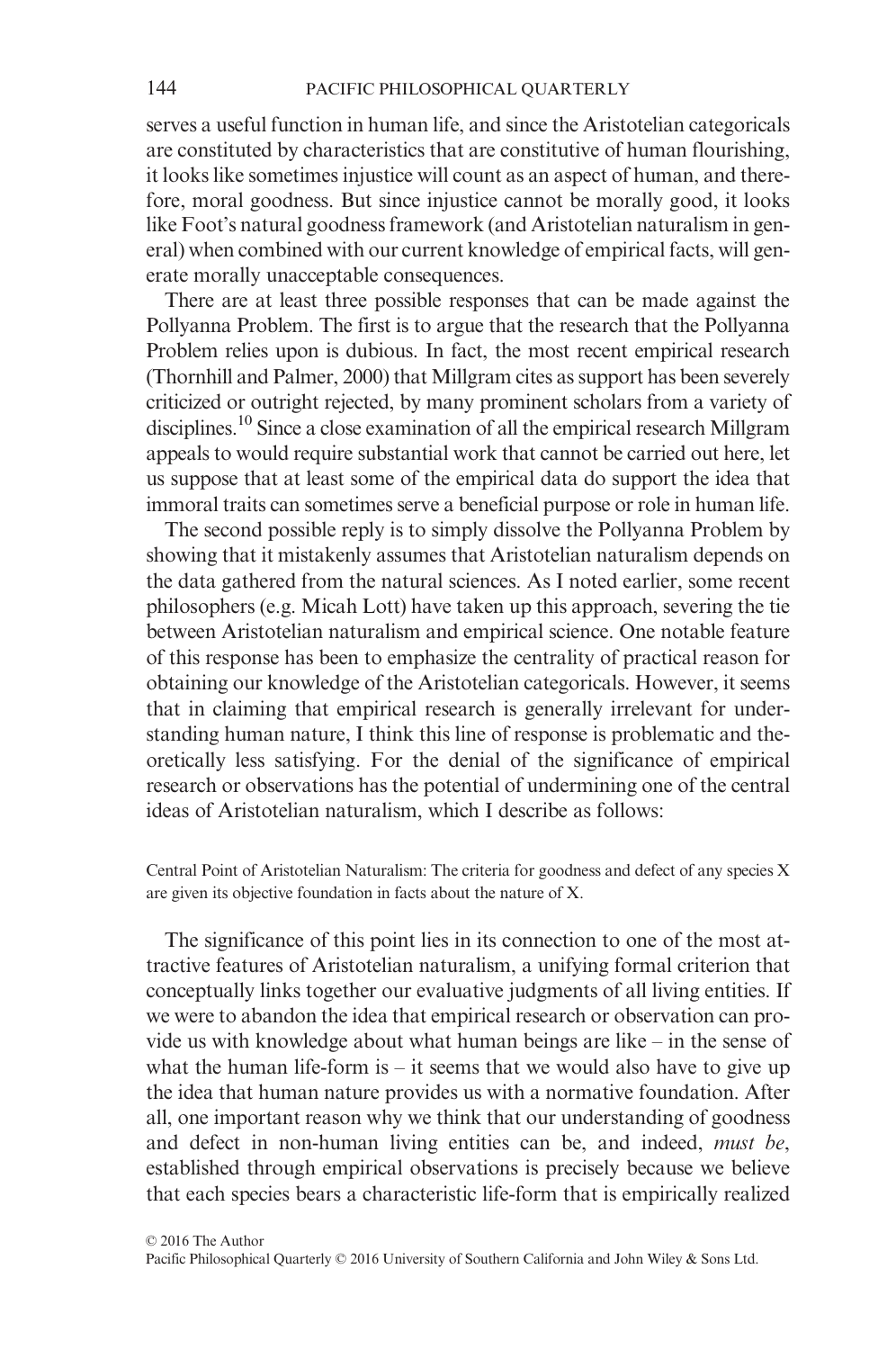by actual organisms and can be apprehended through observation and analysis.<sup>11</sup>

The third possible reply is to argue that even if the empirical research does show that there are conditions under which acting unjustly can serve a certain purpose, this does not go against Aristotelian naturalism since what counts as characteristics that fall within the scope of Aristotelian categoricals are only characteristics that serve a function or role for human beings under proper or normal conditions, and that the cases Millgram appeals to all involve extraordinary and defective circumstances. I believe that this reply can, with some work, provide some resistance to the Pollyanna Problem, and I will direct my attention to this line of response in my discussion of Mencius.

It is worth addressing a point that is often stressed by those who seek to disconnect Aristotelian naturalism from the natural sciences, which is that the process of understanding ourselves as human beings is importantly different from how we understand the life-form of non-human animals since we have available to us the knowledge we gain from our own life experiences, or first-personal knowledge. The data that we accumulate from the empirical sciences will need to be integrated with the first-personal knowledge that we gain through experience and observation, as well as non-observational knowledge of ourselves (gained through subjective experience) as human agents.<sup>12</sup>

While this is a significant point, we must acknowledge that there is a limit to how far non-observational knowledge can take us, especially given all the ways self-deception and biases can afflict the accuracy of our own mental states.<sup>13</sup> If we completely detach our understanding of the human life-form from empirical facts, as Elijah Millgram warns us, 'you lose the anchoring provided by natural-historical observation, and there is nothing to keep your a priori self-descriptions from sliding into mere wishful thinking.<sup>14</sup> One of the advantages of ethical naturalism over various forms of intuitionism is the avoidance of this kind of danger, by taking seriously the need to integrate theory with ground-level observations.

But how exactly does empirical research contribute to our understanding of human nature? For our purposes, it will be helpful to distinguish between what is labeled as 'first nature' – those features that belong to human beings as such, and 'second nature' – those characteristics that human beings develop through habituation and culture. Although I do not accept a sharp line that divides first and second nature, this distinction helps clarify the concept of 'human nature' under discussion. For sometimes any pattern of widespread human activity is taken as exemplifying human nature, for instance, waging wars or writing poetry. But, such activities are the manifestations of our developed second nature, rather than first nature. First nature, rather, equips human beings with certain fundamental drives and tendencies, providing us with the psychological and physiological basis for further development through learning and habituation (thereby forging a second nature).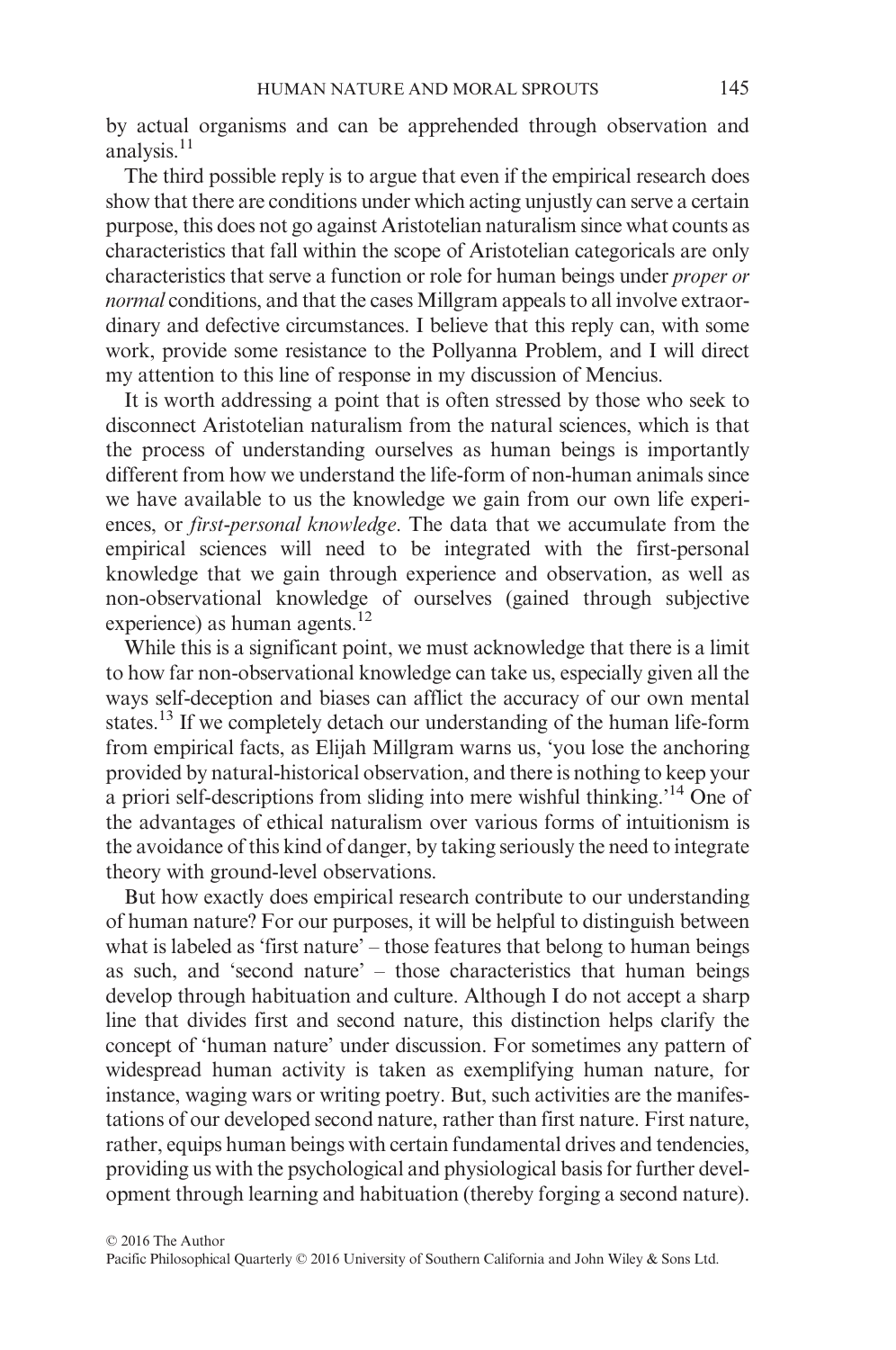Any satisfying account of naturalism must demonstrate how, from the initial conditions set by our basic, first nature, we can come to possess a reflective second nature that enables us to live according to our conception of what is valuable and good. Recently, Christopher Toner explicitly formulated such a condition that any successful form of naturalism must meet:

Requirement for Naturalism: First and second nature must be related so that the second is a natural outgrowth of the first, and so that that in our given makeup is (first) natural which does tend toward an ethically mature second nature.<sup>15</sup>

By meeting this condition, Aristotelian naturalism can show how the various goods of human life constitutive of human flourishing are grounded in human nature, by demonstrating how those various goods arise from the satisfaction of the fundamental inclinations of our first nature. On the view that I seek to defend, it is in understanding our first nature that empirical observations will be most useful, for as we accumulate more accurate data about the kinds of basic tendencies and drives that human beings have in proper environments, we can also improve our knowledge of the basic inclinations that characterize our first nature.16

We now have the basic outline of a central project for ethical naturalism: to develop an account that accommodates the Empirical Science Assumption (thereby satisfying the Central Point of Aristotelian Naturalism) and the Requirement for Naturalism, while also providing an adequate response to the Pollyanna Problem. I will now turn to an account of human nature found in the writings of the ancient Chinese philosopher Mencius, and argue that Mencius offers us the basic outline of a naturalism that successfully meets both conditions while also offering the resources for a satisfying solution to the Pollyanna Problem.<sup>17</sup>

# 4. Mencius's account of human nature: toward a satisfying ethical naturalism

Mencius (391–308 BCE) was an ancient Chinese philosopher who took himself as developing, refining, and extending the ethical tradition established by Confucius, most widely known today as 'Confucianism.' Mencius can be seen as filling out the details of Confucius' moral vision by anchoring it in a sophisticated account of moral psychology and human nature.<sup>18</sup> For example, Mencius defends the importance of 'benevolence' (ren  $\Box$ ) and 'ritual propriety' (*li*  $\ddot{\equiv}$ ) advocated earlier in the Analects of Confucius by showing how such Confucian virtues are rooted in what he calls the 'sprouts' or 'beginnings' (duan 端) of human nature: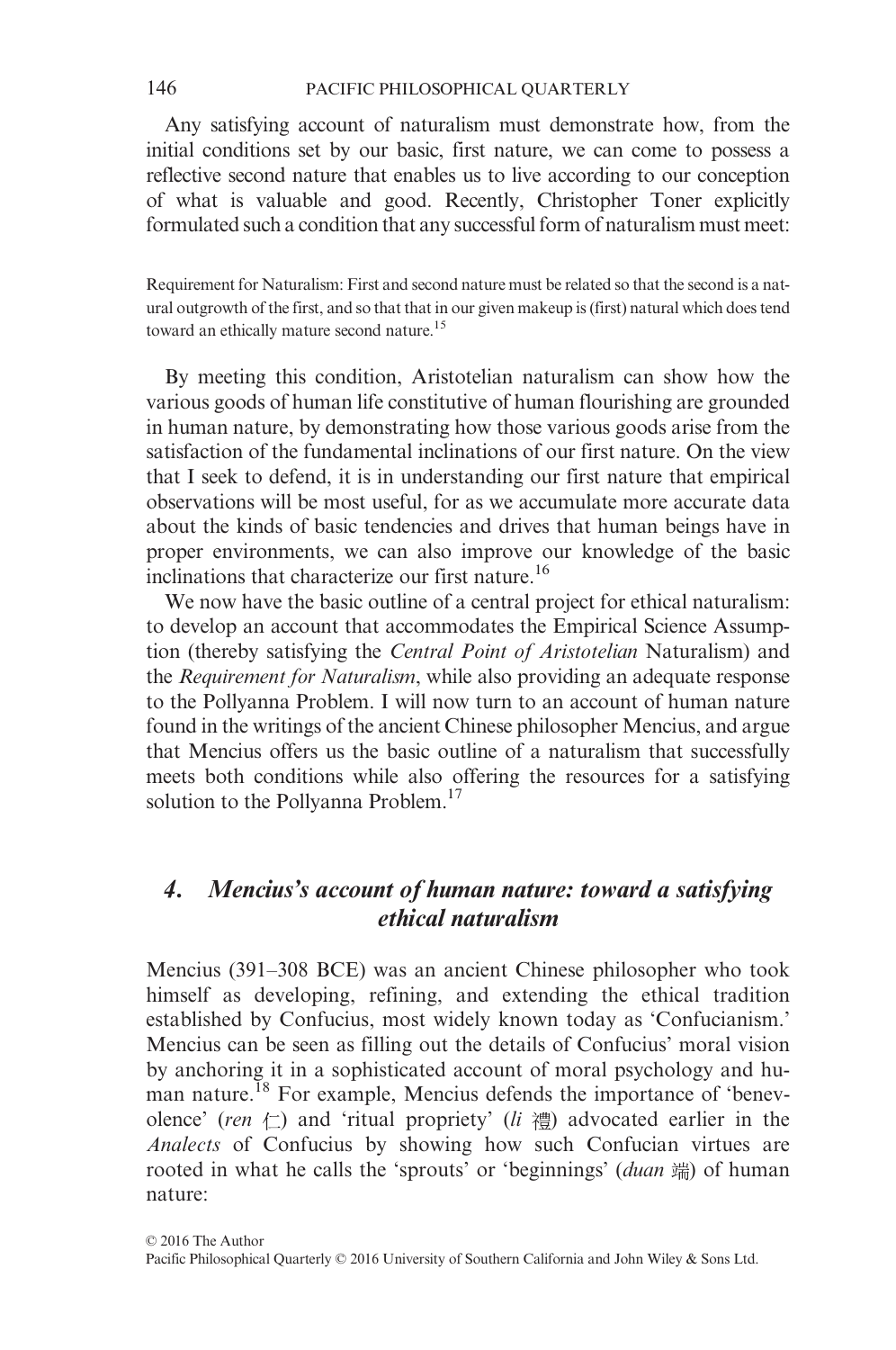… we can see that if one is without the feeling of compassion, one is not human. If one is without the feeling of disdain, one is not human. If one is without the feeling of deference one is not human. If one is without the feeling of approval and disapproval, one is not human. The feeling of compassion is the sprout of benevolence. The feeling of disdain is the sprout of righteousness. The feeling of deference is the sprout of propriety. The feeling of approval and disapproval is the sprout of wisdom. People having these four sprouts is like their having four limbs. To have these four sprouts, yet to claim that one is incapable (of virtue), is to steal from oneself.<sup>19</sup>

From this passage it is worth noting two points that are relevant for our discussion. The first is that Mencius sees certain incipient moral (or perhaps 'proto-moral') feelings or inclinations as definitive features of human beings, and that these basic moral tendencies are directed toward particular excellences of character, and with the right kind of attention and effort can be developed into full-blown virtues.<sup>20</sup> The second point is that by drawing an analogy between the possession of these natural inclinations and the possession of human limbs, Mencius clearly recognizes that these natural inclinations, while a characteristic feature of normal human lives, may not be attributable to every human being, in the way that not everybody possesses two arms and two legs.21 Just as a person who fails to develop two arms and two legs (under normal conditions) suffers from a form of physical defect, a person who fails to feel alarm and compassion at the sight of a drowning baby also suffers from a kind of emotional or psychological defect. From this perspective, it seems quite plausible to take Mencius's views about the moral sprouts as involving something like an Aristotelian categorical that aims to capture certain significant characteristic features of human lives, where the absence of these features (e.g. the moral sprouts) in a human being indicates some form of natural defect.

So Mencius holds a robust teleological conception of human nature; our nature contains certain moral inclinations directed toward moral excellence.<sup>22</sup> Of course, these natural inclinations can be diminished or strengthened by numerous factors: the effort we make in cultivating our characters, the moral education we receive, the social, cultural, and political environment we inhabit. Although certain basic moral inclinations confer on us the capacity to develop into virtuous agents, a number of conditions must be satisfied if we are to fully actualize the moral potentialities that are in us. One method that Mencius offers for nurturing our moral potential is 'extension' (tui  $\ddagger$ ) which takes our moral sprouts and through time and effort, develops them into reliable traits of character by, for example, reflecting on our compassionate tendencies and recognizing the need to apply them in other, morally relevant situations.  $2<sup>3</sup>$ 

But as a follower of Confucius, Mencius was also firmly committed to the importance of developing an understanding of love and respect within the context of the family, and proper participation in ceremonies and rituals.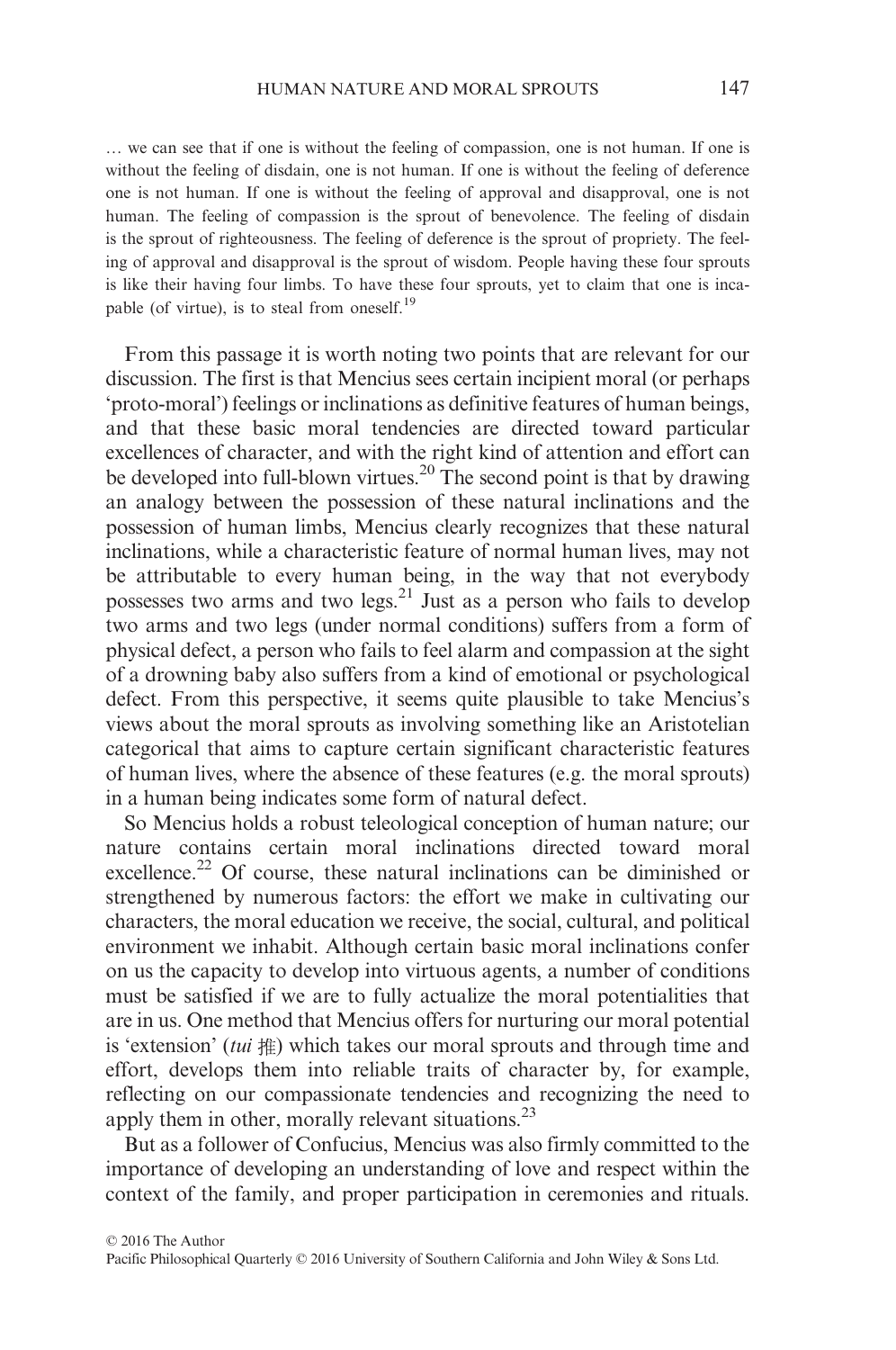So while we are equipped with a moral nature that tends toward the good, our nature must undergo a lengthy process of moral development, obtaining the proper values through active participation in the life of the family as well as the practices of ritual, e.g. properly burying and mourning for deceased parents (Mengzi 3A2) or appropriately interacting with one's guests or the host (Mengzi 7B24.2). Such opportunities allow us to nurture and extend our moral sprouts and move us toward sagehood, the proper end of all human strivings, in which our desires, feelings, and values are appropriately synchronized. So while the sprouts provide us with the kind of nature that is directed toward moral goodness, we need to build up our nature through human effort under the right kind of social environment to achieve true moral excellence.

But, one might object, if we do have the sort of innate moral inclinations that Mencius posits, why do human beings still require such a lengthy process of moral education, and a variety of positive pushes in the moral direction?24 In response, it is worth making a point that has become well appreciated by those working in moral and social psychology, as well as in the philosophy of science: What is part of our 'innate' or 'native' endowment still requires a proper environment for full expression. As philosophers of biology agree, genes cannot be correctly understood independent of the environment in which they are situated. Even on the now widely accepted view proposed by Noam Chomsky that human beings have an innate capacity to grasp grammatical structure, children can only come to understand a language through repeated exposures within a certain developmental timeframe.25 The truth of linguistic nativism does not preclude the necessity of satisfying a host of external conditions for becoming a competent language-user.

While this outline of Mencius's account of human nature needs further development, I believe it offers us a form of ethical naturalism that satisfies the Requirement for Naturalism by providing a suitable link between first and second nature. By appealing to the moral sprouts, Mencius's account of human nature satisfies this condition since each of the moral sprouts that are constitutive of our basic first nature is directed toward a particular virtue that can only be fully developed by obtaining a mature second nature. In this way Mencius's naturalism provides an attractive way of forging a connection between the basic (first) nature that all non-defective human beings share with a developed (second) moral nature that is necessary for moral excellence. Furthermore, Mencius's naturalism also captures a significant aspect of Aristotelian naturalism that was described earlier, that the standard of moral goodness and defect for any given species is grounded in facts about its species-specific nature. Mencius believed that it is our basic capacity to feel, perceive, and judge that most significantly characterizes the human life-form, and that the achievement of a successful life was a matter of properly developing what Mencius calls our 'heart' (xin  $\hat{L}$ ), a constitutive feature of our nature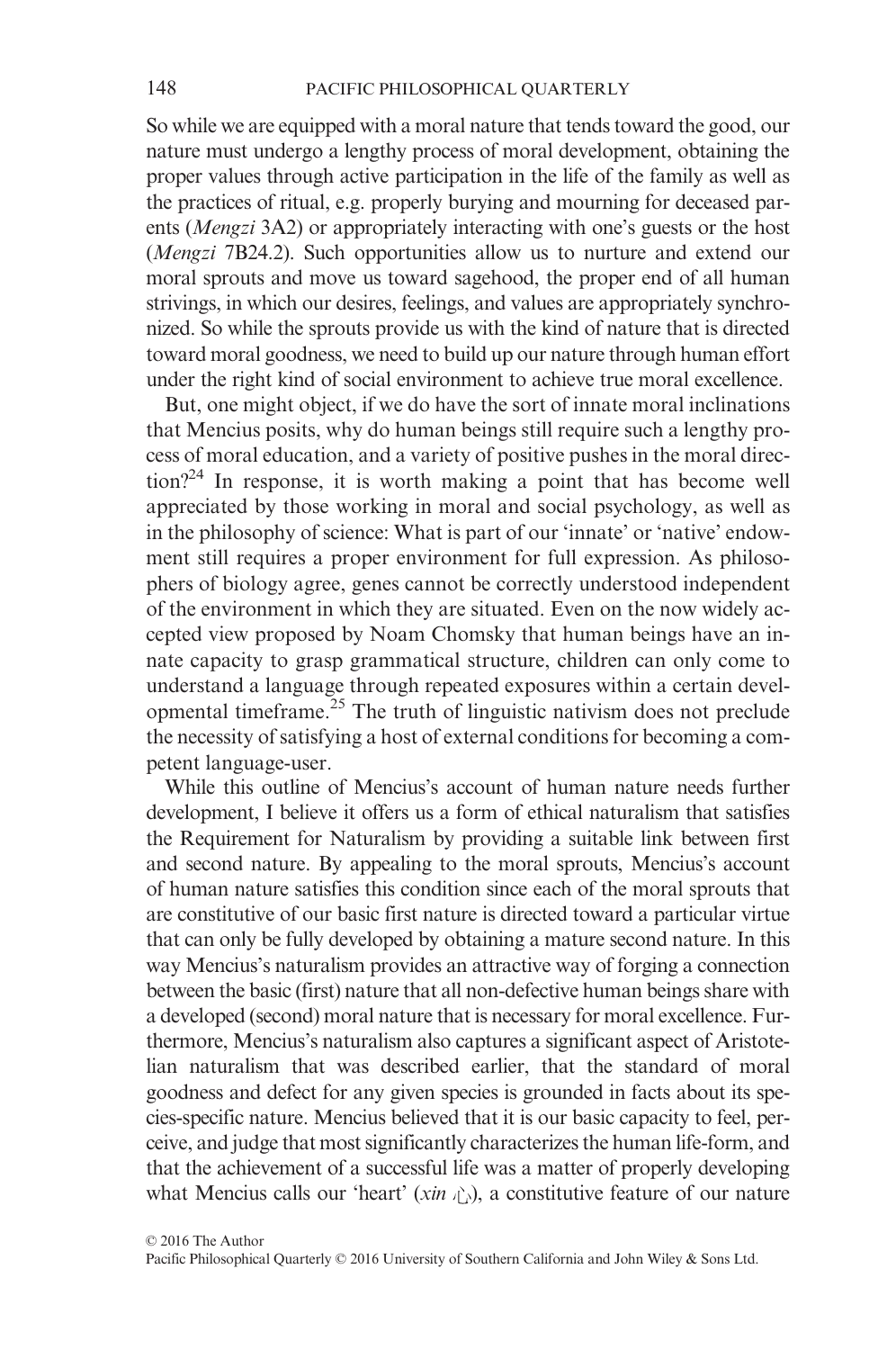as human beings given to us by heaven (tian  $\pm$ ) that serves as the seat of the four moral sprouts. Moreover, because the moral sprouts posited by Mencius properly fall under the category of moral feelings or emotions, rather than under the domain of rational cognition, they can more easily accommodate the view, supported by contemporary developments in moral psychology, that certain kinds of moral emotions such as empathy are hardwired into our psychological makeup and provide us with the proper moral equipment with which we can develop into virtuous moral agents.<sup>26</sup>

Here we can see Mencius as filling in what I see as a gap in Aristotle's ethical theory. For although Aristotle does talk about the existence of certain 'seeds' of the excellences in children that can be fully expressed later in life, he does not draw attention to the kinds of moral or perhaps, 'protomoral' characteristics that Mencius focuses on.<sup>27</sup> Saint Thomas Aquinas, who defends the basic framework of Aristotelian naturalism in his work on ethics, affirms certain basic natural inclinations directed toward life, reproduction, social living, and understanding. But like Aristotle, Aquinas also does not identify particularly moral inclinations as attributable to our first nature. So in positing the moral sprouts, Mencius's view about human nature demonstrates more clearly why human beings are, by nature, moral creatures – why we are naturally fitted for the virtuous life. In this way, Mencius's and Aristotle's conceptions of human nature are importantly different.

But whether Mencius was right about human nature, especially concerning the existence of innate moral dispositions, is not only a matter for pure theoretical speculation, but must be evaluated in light of our best empirical research. Of course, it is likely that even if Mencius's general picture of human beings as possessing natural moral tendencies is vindicated, his particular claims, say, about the nature of each sprout, will be in need of modification. But as noted above and will be discussed more below, some contemporary empirical research in emotion and cognition appears to give credibility to Mencius's basic view by supporting the existence of moral 'modules' or 'foundations' such as empathy and shame that appear to have been encoded into our basic nature through the process of evolution.28 Assuming that Mencius's account is supported by empirical research, we have a form of ethical naturalism that not only meets the Requirement for Naturalism, but also accommodates the Empirical Science Assumption. Anyone inclined toward ethical naturalism, especially of the Aristotelian variety, has good reason to take seriously the account of human nature offered by Mencius.

## 5. Mencius's naturalism and the Pollyanna Problem

Let us now return to the Pollyanna Problem, the objection that by grounding moral goodness and defect (or moral virtue and vice) in facts about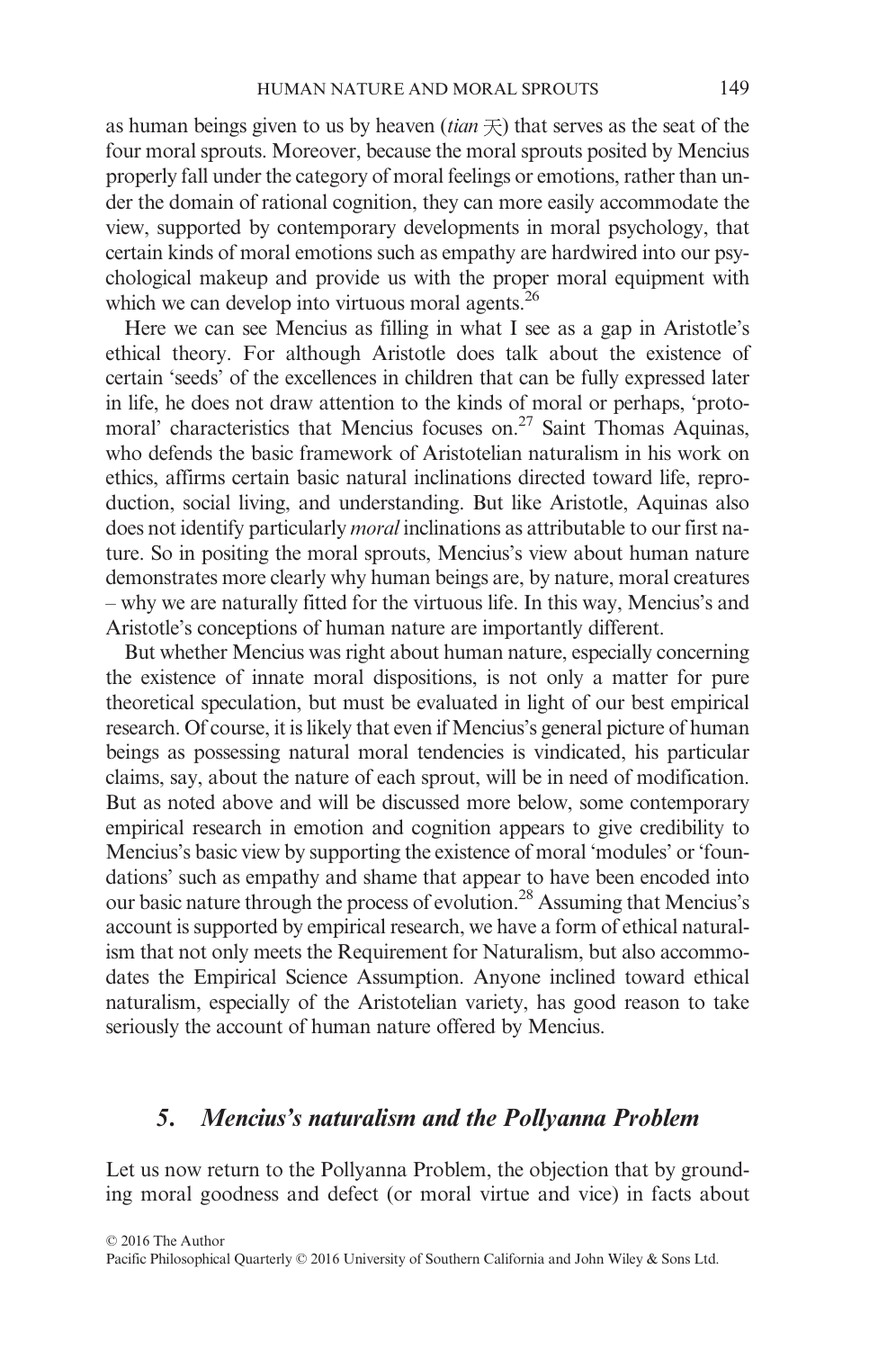human nature, ethical naturalism is open to falsifying data provided by recent empirical research. This research, as the objection goes, shows that vices such as injustice can under certain conditions also serve a useful purpose for human beings; injustice can sometimes be conducive to a flourishing life.

Earlier I noted some possible responses to the Pollyanna Problem, one that emphasizes the importance of normal or non-defective circumstances in determining what characteristic features should be attributed to human nature (or be marked as an Aristotelian categorical), and another that emphasizes the role of practical reason, a strategy taken up by Micah Lott. My aim is to answer the Pollyanna Problem by using the resources found in Mencius's naturalism in a way that satisfies the Requirement for Naturalism and preserves what I take to be Aristotelian naturalism's most attractive features.

Let me sketch a brief outline of an important dialectic that is quite common to the exchanges between Aristotelian naturalists and their critics. It often begins with the critics posing the following dilemma against the naturalist: either 'human nature' is a non-normative notion or it is a normatively loaded notion. If it is a non-normative notion, then it cannot serve as the foundation for ethics since no set of descriptive facts can generate a normative conclusion. If it is a normative notion, then Aristotelians must smuggle in certain values into their conception of human nature and so appealing to human nature will fail to provide a value-neutral foundation for ethics or normativity. One common reply to this dilemma by the Aristotelian naturalist is to concede that 'human nature' is a normative notion that is not reducible to a set of valueneutral facts. In my view, this is the right response to make.

But given that human nature is supposed to offer a normative foundation, it may seem that this view involves a vicious circularity. I do not, however, think that this point poses a substantive problem for the Aristotelian naturalist since one's conception of human nature is always revisable and is based on both empirical observations as well as non-observational knowledge. So although human nature is an inherently normative notion since it is conceptually linked to those characteristic features of the human life-form that grounds human goods and human flourishing, our understanding of human nature should not be constructed a priori, but needs to be supported by empirical observations and facts about how human lives are carried on. Our understanding of human nature and human flourishing is, on this picture, interdependent and must arise in tandem, and the claim that human nature grounds human flourishing should be understood as a metaphysical rather than an epistemological claim that is fully compatible with the view that a complete understanding of human nature cannot arise without (some) knowledge of human flourishing.29

Here the Aristotelian naturalist would emphasize that in order to understand what is good or bad for any living entity, from plants to oysters to

<sup>© 2016</sup> The Author

Pacific Philosophical Quarterly © 2016 University of Southern California and John Wiley & Sons Ltd.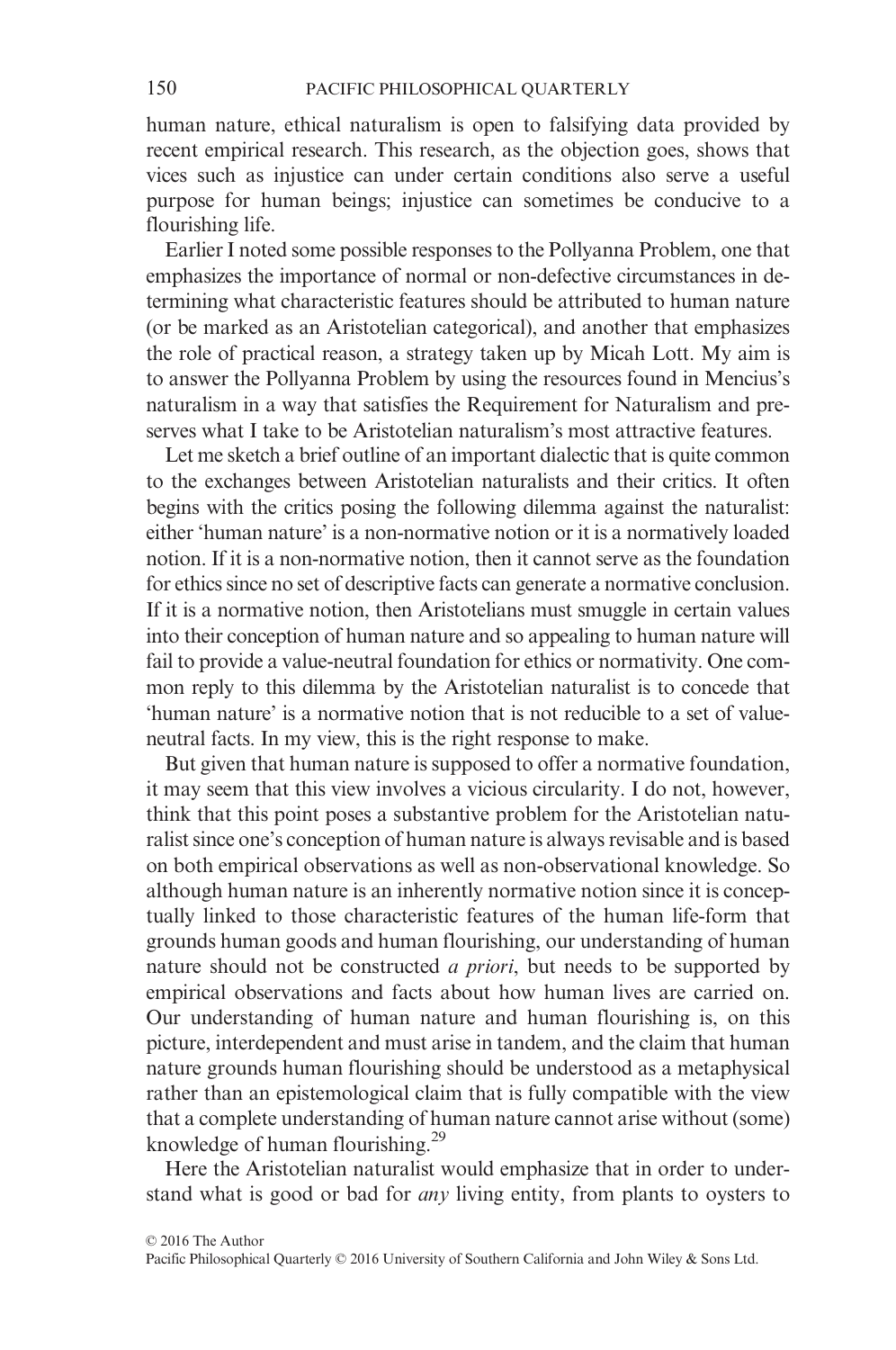wolves, we need an interpretation of the kind of life-form it bears, which already involves a conception of the features that count as goodness or defect for a thing of its kind. So even to see something as a cactus (rather than as a withering tree) or *as* a turtle (rather than as a defectively slow reptile) requires an interpretive understanding of the kind of life-form each living organism exemplifies. Since this methodology for understanding the nature of non-human organisms seems sound – what would an alternative methodology look like? – given that human beings are also a kind of living organism with an evolutionary heritage, there is at least a *prima facie* reason for applying this methodology to human beings. And just as most of us are not skeptical of our judgments about the life-forms of many non-human living organisms, there's no reason in principle for being skeptical of understanding the general features that characterize the life of human beings. Of course, the human animal is a much more complex organism, and the variations that are exemplified by different cultures and societies should not be ignored.30 But the crucial question is whether there are certain identifiable characteristic features that all human beings would exhibit under normal conditions, in the way that under normal conditions certain types of spiders will develop the capacity to, and will, spin webs.

Returning to the Pollyanna Problem, the objection that was raised by Millgram and Andreou was that contemporary empirical research suggests that human beings sometimes act in vicious ways and that these behaviors seem to serve a purpose in obtaining certain kinds of human goods such as survival or reproduction. Now, Mencius, despite his endorsement of the slogan that 'human nature is good' was himself all too aware of the nasty, vicious ways that human beings behave. (The 'Warring States period' that he lived in was one of the most war-torn and bloodiest ages in world history.) So why then did Mencius not see the widespread traits of viciousness as additional elements of human nature? Was he blinded by an overly-rosy picture of the world? A naïve, Pollyannaish wish to see human beings in a nobler light? I do not believe Mencius was guilty of these charges and that he could answer the basic challenge in the following way.<sup>31</sup>

First, he could argue that the various vices such as injustice or greed are not basic or fundamental to human nature, and that these characteristics are the product of social and cultural distortions. What we need to discover, Mencius could claim, are the root impulses that lie at the core of these characteristics. The method would involve carefully examining each vicious trait that the Pollyanna Problem appeals to and find the fundamental inclination or disposition that constitutes the basic core of each trait. The reason for taking up this method is that we should not seek to understand the disparate traits that can appear across cultures under specific social conditions, but those dispositions and characteristics that are constitutive of 'first' nature shared universally by human beings. Take, for example, racial hatred, which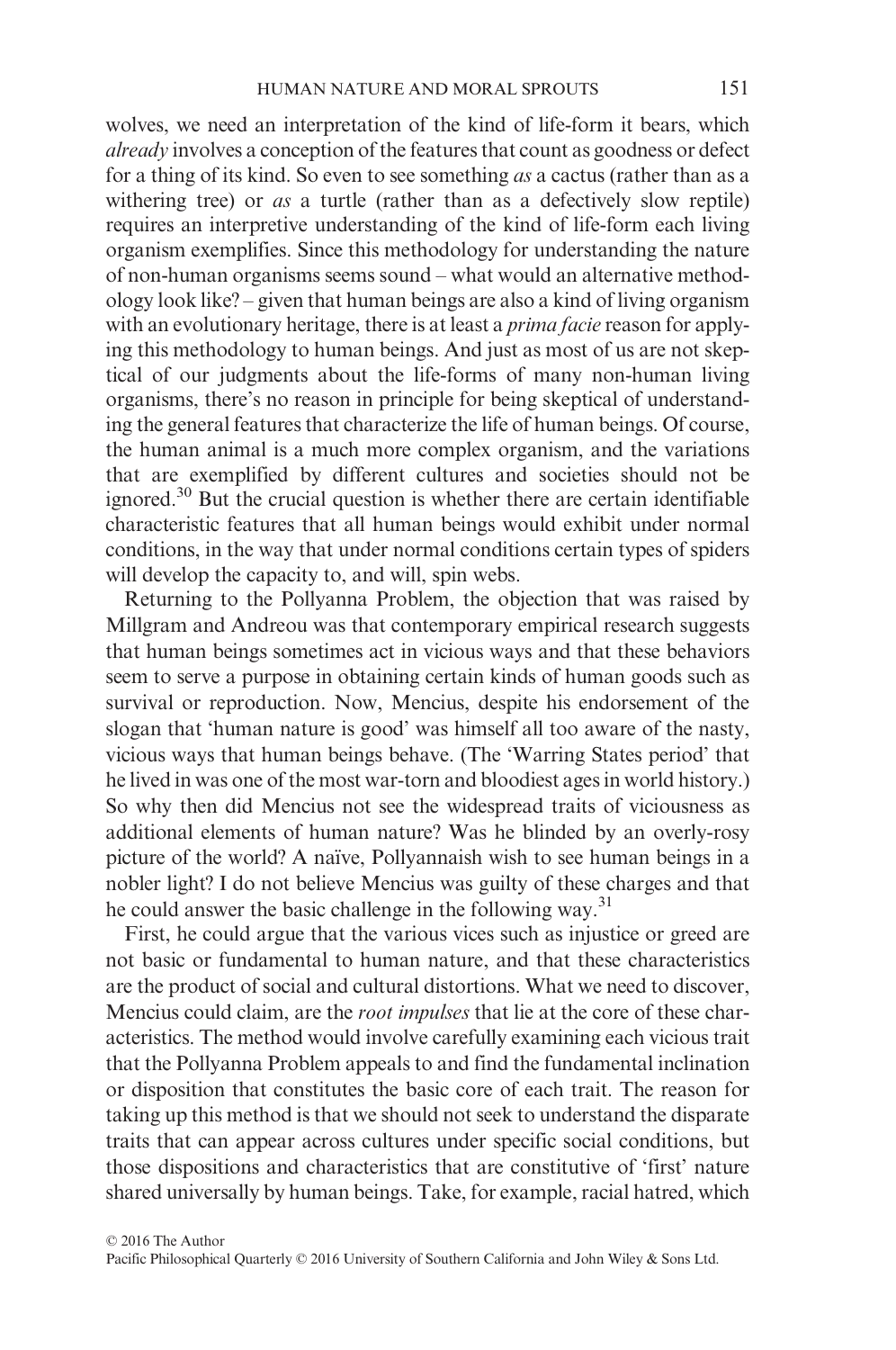most would regard as a vicious trait. Although the causal story of how this disposition arises in people will vary in its details from one individual to the next, it is plausible to think that its root impulse is the natural tendency in people for in-group and out-group behavior – a trait that some evolutionary psychologists would acknowledge as hard-wired into us.32 The fact that our natural tendency to categorize people into an in-group or out-group can give rise to such vicious traits as racism is often taken as implying that the very capacity for making such a distinction is intrinsically immoral. But on careful consideration, I think that in itself this tendency is not inherently bad, and is actually directed toward certain significant goods and serves an important function in human life, for example, by providing a powerful motivation to care for one's own child or community. Because of the tremendous sacrifices that parents must make in looking after their child, the lack of this kind of inclination may leave parents deprived of the motivational resources necessary to give children the attention and loving concern that is necessary for a child's proper development.

We should note that Mencius believed that our natural appetitive desires for things like food, sex, bodily comfort, and other kinds of basic pleasures were also fundamental components of human nature. This more expansive conception of human nature would allow Mencius to identify not only the four moral sprouts as basic aspects of human nature that can sometimes give rise to bad behavior, but also pick out basic bodily, psychological, and social desires as possible sources of distorted character traits. But, Mencius would claim, none of these moral or non-moral desires are in themselves bad; they all have a proper place within the economy of human life. Each non-moral desire, for example, are directed at some recognizable good or goods within the human life-form: the desire for food aims at health, the desire for sex aims at romantic union and children, and the desire for bodily comfort aims at physical security.<sup>33</sup> Employing this train of ideas, Mencius would argue that each vicious trait such as racial hatred could be broken down into either one of the four sprouts or a basic non-moral desire, and that in their basic, root form, such inclinations point toward a genuine good, despite their sensitivity to external conditions that can easily lead them to become misdirected. Problems arise when the basic desires or inclinations are disordered, for example, by attributing to them more weight than is appropriate. What is necessary, Mencius thought, is to properly organize the various desires or inclinations, with greater focus being placed on the 'greater part' of our nature, i.e. the inclinations toward moral virtue:

People care for each part of themselves. They care for each part, so they nurture each part. There is not an inch of flesh they do not care for, so there is not an inch of flesh that they do not nurture. But if we want to examine whether someone is good or not, there is no other way than considering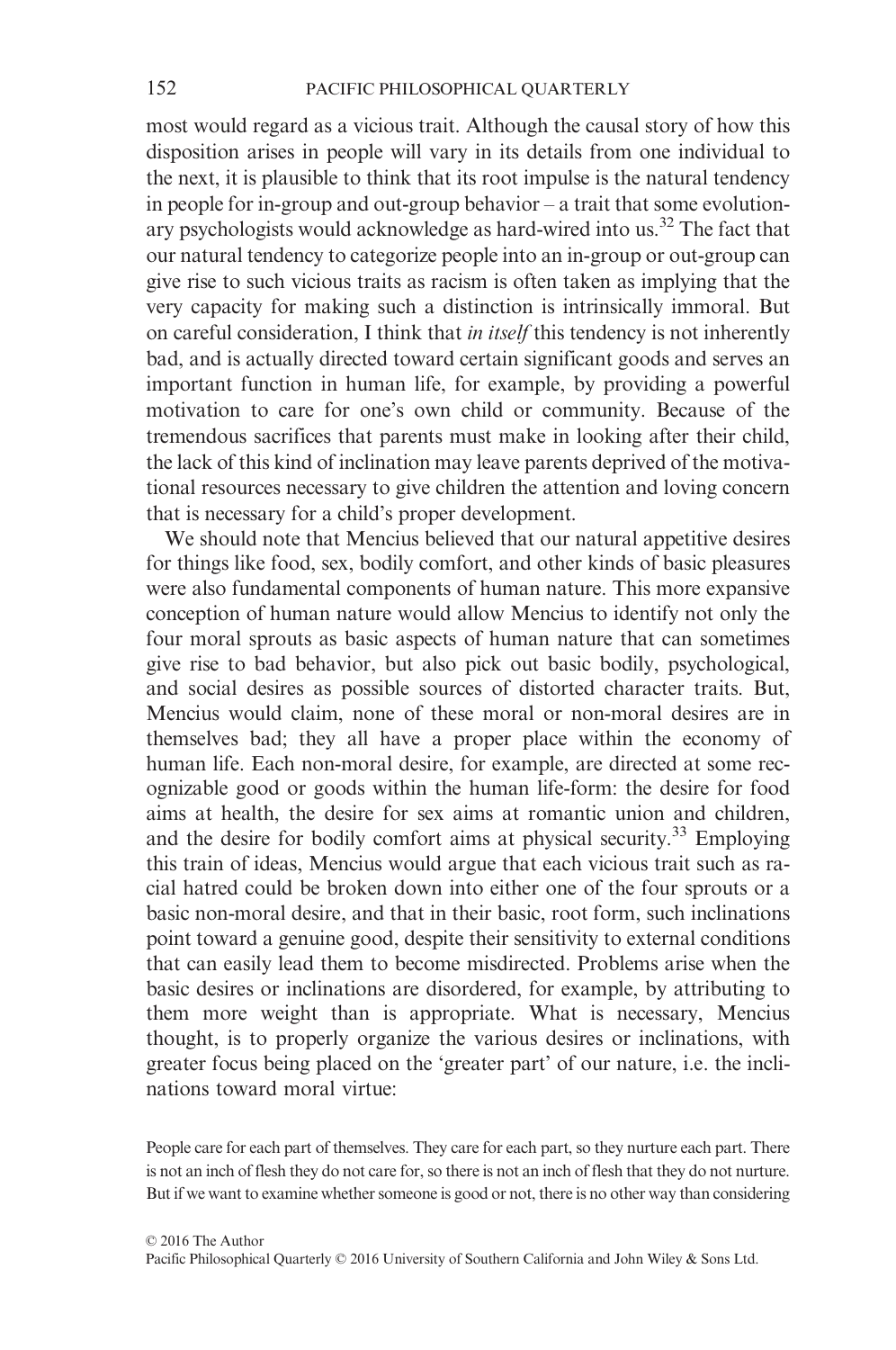what they choose to nurture. The body has esteemed and lowly parts; it has great and petty parts. One does not harm the great parts for the sake of the petty parts. One does not harm the esteemed parts for the sake of the lowly parts. One who nurtures the petty parts becomes a petty person. One who nurtures the great parts becomes a great person. Suppose there is a gardener who abandons his mahogany tree but nurtures his date tree. Then he is a lowly gardener. One who unthinkingly ignores his back while taking care of his finger is a rabid wolf…It is not the function of the ears and eyes to reflect, and they are misled by things. Things interact with other things and simply lead them along. But the function of the heart is to reflect. If it reflects, then it will get it. If it does not reflect, then it will not get it. This is what Heaven has given us. If one first takes one's stand on what is greater, then what is lesser will not be able to snatch it away.<sup>34</sup>

In the latter part of this passage, Mencius makes two important remarks. The first is that our non-moral desires, due to their non-rational character, can easily mislead us. The second is that 'reflection'  $(ii \#)$  is necessary to grasp the proper weight that should be attached to the various aspects of our nature, with the greatest weight being attributed to our moral inclinations.35 The first remark returns us to the question of why Mencius believed that the vicious characteristics so frequently exemplified by people are not constitutive of human nature. The reason Mencius suggests is that our appetitive desires of the 'lower part' while serving an important function in life, can easily lead us to act badly and live a 'petty' human life. (Mencius elsewhere describes such a life as 'tragic.'<sup>36</sup>) So although we can observe frequent cases of bad behavior, Mencius offers us an 'account of error' – an explanation of why, given that our basic inclinations are directed toward the good, it is so easy to fall into moral depravity. This account reveals why the moral vices are not fundamental features of human nature, but an improper outgrowth of basic inclinations that are, in themselves, good. While this answer might appear unsatisfyingly thin, Mencius has a further story to tell, by pointing out the various ways in which our cultural and social environment can impede us from proper moral growth. In a number of passages, Mencius carefully draws attention to how an improper environment can affect our character:

Mengzi said, 'The trees of Ox Mountain were once beautiful. But because it bordered on a large state, hatchets and axes besieged it. Could it remain verdant? Due to the respite it got during the day and night, and the moisture of rain and dew, there were sprouts and shoots growing there. But oxen and sheep came and grazed on them. Hence, it was as if it were barren. Seeing it barren, people believed that there had never been any timber there. But could this be the nature of the mountain?

When we consider what is present in people, could they truly lack the hearts of benevolence and righteousness? The way that they discard their genuine hearts is like the hatchets and axes in relation to the trees. With them besieging it day by day, can it remain beautiful? … Others see that he is an animal, and think that there was never any capacity there. But is this what a human is like inherently?<sup>37</sup>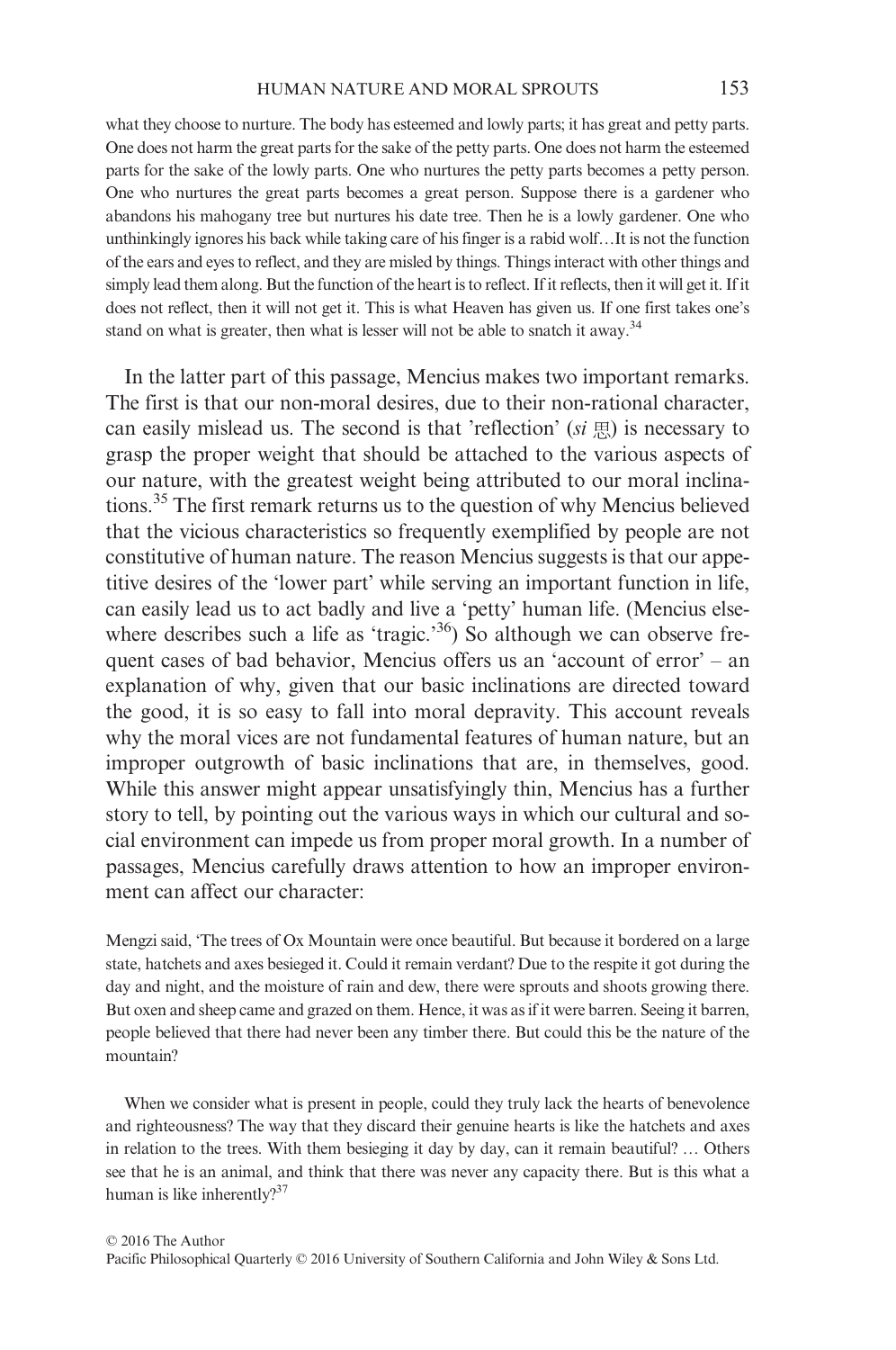The metaphor of the Ox Mountain captures the way that external forces can devastate the developmental process of moral growth in a way that makes human beings appear to not only lack the capacity for morality, but also naturally harbor vice. By drawing attention to this possibility, Mencius defends his view that our hearts carry a moral orientation and a natural tendency toward goodness, as also illustrated in the following passage:

Mengzi said, 'In years of plenty, most young men are gentle; in years of poverty, most young men are violent. It is not that the potential that Heaven confers on them varies like this. They are like this because of what sinks and drowns their hearts. Consider barley. Sow the seeds and cover them. The soil is the same and the time of planting is also the same. They grow rapidly, and by the time of the summer solstice they have all ripened. Although there are some differences, these are due to the richness of the soil and to unevenness in the rain and in human effort.<sup>38</sup>

Although barley seeds carry the potential for developing into a ripe harvest, the soil quality, climate patterns, and human effort are all significant factors that constitute the necessary conditions for proper growth. Mencius takes the development of human character, even with its direction toward goodness, as requiring the satisfaction of a host of conditions for full maturation. And although Mencius does not give a detailed analysis of exactly which social conditions must be met for the proper development of the moral sprouts, he identifies certain plausible necessary conditions, for example, the need to live in a society that is free from poverty and war.<sup>39</sup> (Given his Confucian values he would most likely have endorsed a good familial environment as well.)

The importance of the social environment for moral cultivation provides at least a partial response to the Pollyanna Problem by proposing that if we were to carefully look into the empirical data suggesting that certain vicious traits serve a useful function in human life, we will find that the circumstances in which such traits tend to arise are defective or improper in some way. Take for example Chrisoula Andreou's appeal to the case of sociopaths, who 'may be naturally sound given certain conditions during infant development.<sup>40</sup> Andreou argues that because traits characterizing sociopaths such as callousness at the suffering of others may serve an adaptive role and therefore may count as 'naturally good' even if it is morally defective, "[w]ith the help of environmental cues, an infant might come to 'recognize' that the path of the sociopathic loner is the developmental path that is most 'appropriate' given his situation. These cues will trigger the 'appropriate' development."<sup>41</sup>

Now the move that Mencius will want to make is to demonstrate that the environment under which sociopaths are raised is defective in some way. Andreou in fact anticipates this possibility and makes the following remark:

Pacific Philosophical Quarterly © 2016 University of Southern California and John Wiley & Sons Ltd.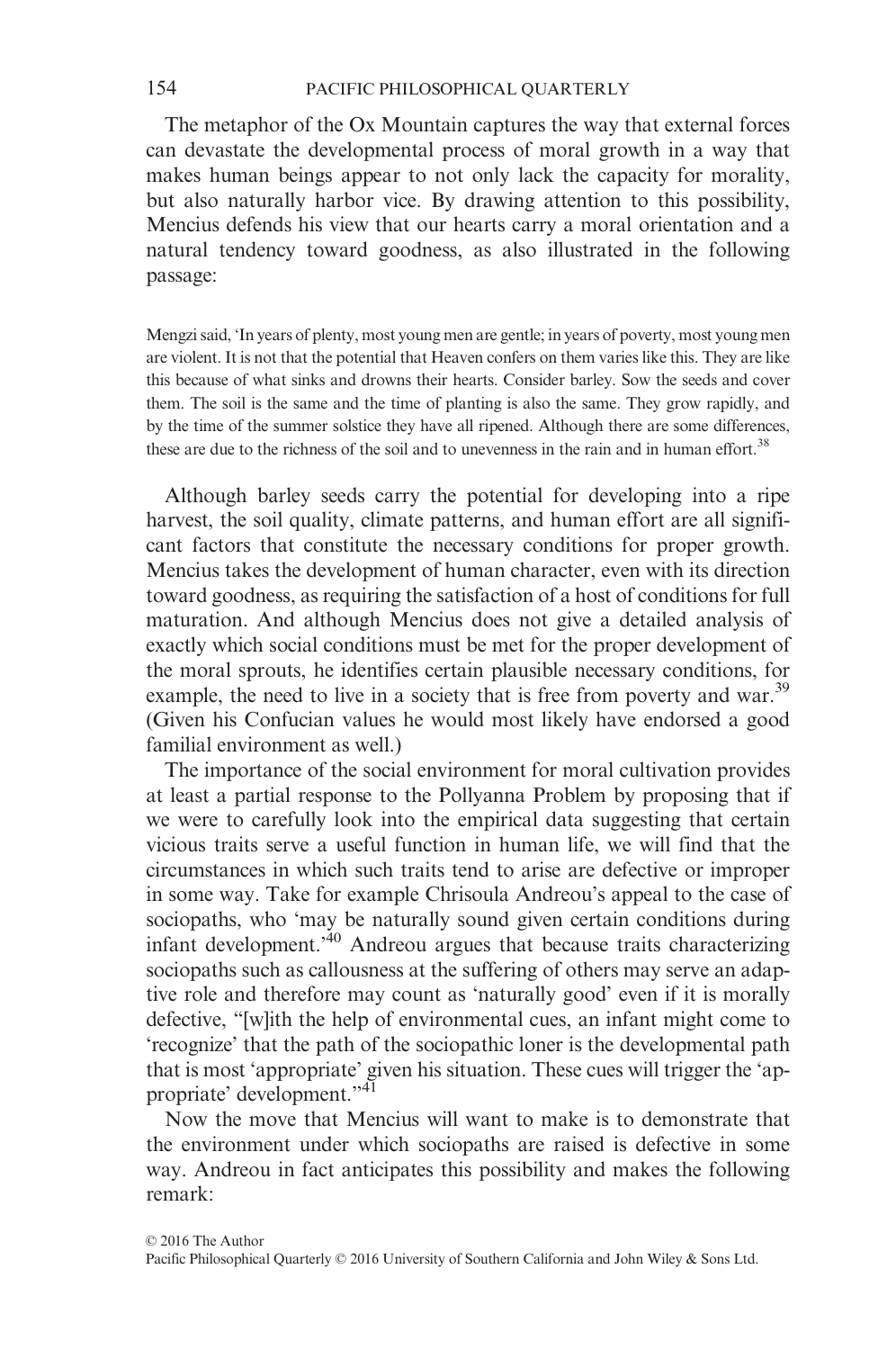Now it might be suggested that the cues that trigger sociopathic development are cues indicating an abnormal environment. Perhaps the infant has no one to rely on but a neglectful mother. If it is only in abnormal situations that sociopathic development is triggered, this might be enough to warrant classifying sociopathic development as pathological, even if it is a naturally sound response. But what makes for an abnormal environment? What if the mother's neglect is prompted by a pathological mechanism that plays a crucial role in human survival and reproduction?<sup>42</sup>

To this last question, Mencius could provide a quite plausible response by claiming that a case involving a 'pathological mechanism' prompting the mother clearly involves a defective or improper environment. We have very strong reason to believe that under normal conditions, mothers experience a powerful emotional attachment with their children, and it is difficult to imagine a case in which a mother completely neglected her child but did not herself suffer from some kind of psychological illness (e.g. depression) or improper social conditions (e.g. a famine that forces her into a 'Sophie's choice' situation). Now, while I cannot examine every single case that those like Millgram and Andreou have appealed to in motivating the Pollyanna Problem, it seems to me that a careful examination will reveal that the usefulness of certain vicious traits in these cases will often, if not always, involve an abnormal or defective situation. Admittedly, there is no simple procedure for determining whether a circumstance is normal or proper. All we can do is to examine each circumstance carefully and use our best judgment to decide on a case-by-case basis, in the way that we also figure out what conditions are proper or normal for non-human animals. But there are at least certain clear cases of defective circumstances that I think almost all of us will agree on: living under the circumstances of widespread famine, disease, or war, seem to clearly mar any situation in ways that would be difficult to deny.

So much for the Pollyanna Problem. There is, however, an important worry that arises from Mencius's account of sprouts and virtues: even if Mencius is right about the existence of the moral sprouts, they seem to radically underdetermine how they should be developed. While Mencius is confident that the sprouts are directed toward just those Confucian virtues that he (unsurprisingly) endorses, it seems quite possible that the sprouts can be directed toward ends that from both Mencius's and our contemporary perspective will count as inimical to morality. For example, the sprout of disdain could be developed into the virtue of righteousness, as Mencius proposes, but it may also be developed into racial hatred and employed in the service of genocide.<sup>43</sup> What reasons can Mencius offer to show that obtaining the virtues as he conceives them is the right or proper way to develop the sprouts?

This is a difficult problem, and one that Mencius simply does not address. The issue is a more specific manifestation of a broader challenge posed by moral skeptics for justifying a particular set of character traits as virtues. Call this broader challenge the justification problem.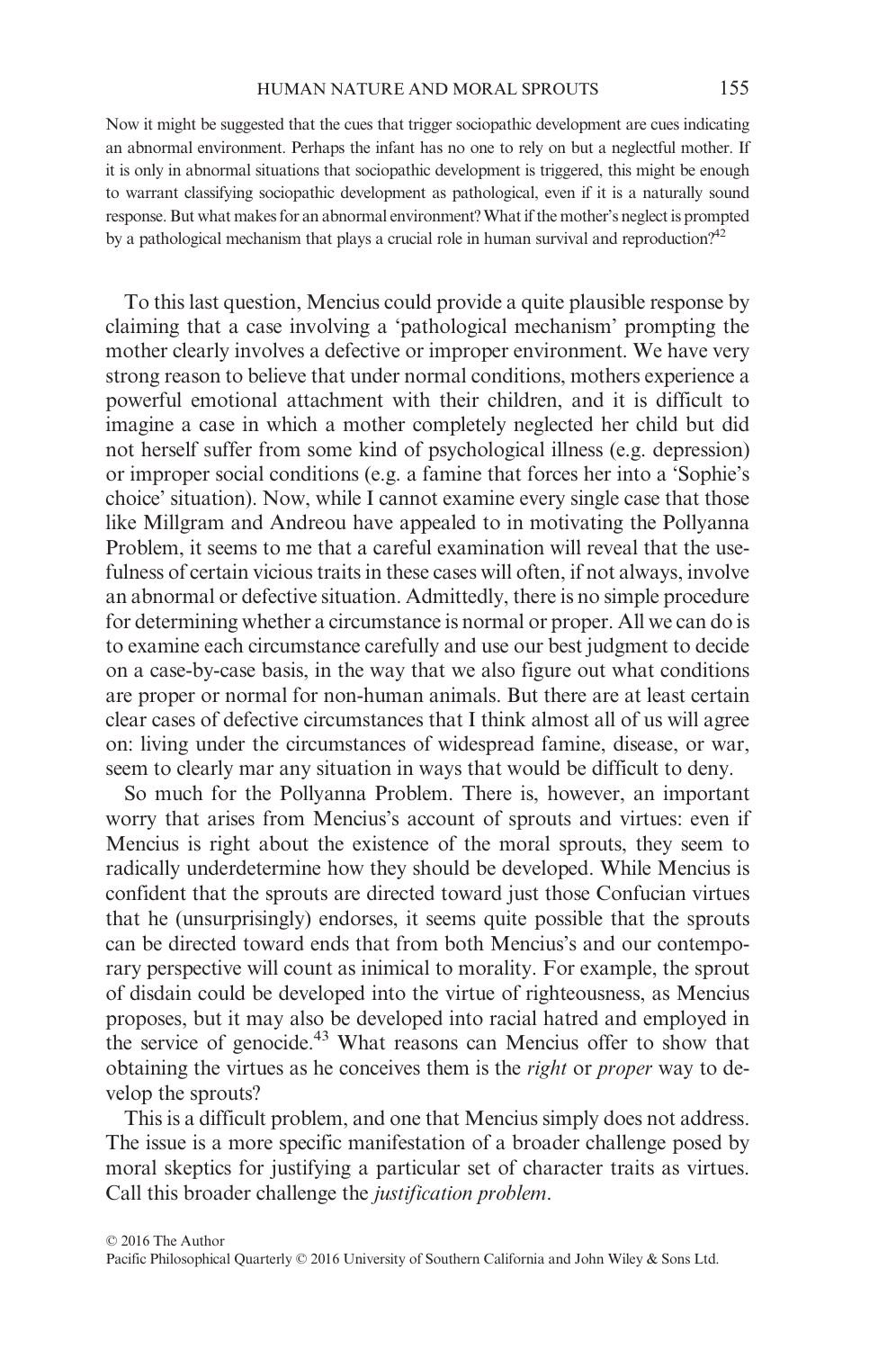While providing a satisfying response to the justification problem is well beyond the scope of this article, it is worth pointing out that Mencius's moral framework offers an interesting way of engaging this challenge. For whether or not we agree with Mencius about what the virtues are, if we agree with him that human beings carry certain incipient moral dispositions that provide us with the starting point of moral development, we at least possess some substantive material for reflection in determining the kinds of characteristic traits we should attempt to cultivate. Minimally, we can investigate which traits are more or less realistic for us, and – with the aid of other disciplines such as developmental psychology or cognitive science – grasp how different drives and impulses develop, interact, and coalesce in the process of character formation.

Moving along this line of thought suggests one possible way of responding to the justification problem that captures the spirit of the sort of ethical naturalism defended in this essay. For one point that emerges from Mencius's account of human nature, assuming he's correct about the existence of moral sprouts, is that while human beings are prone to a variety of moral errors and all too readily engage in malicious activities, we are nevertheless endowed with certain fundamental inclinations that suits us as social creatures, with other-regarding concern and feelings of compassion.<sup>44</sup> Of course, such feelings can be suppressed (and in extreme narcissists and psychopaths missing altogether) or overridden by other stronger impulses: jealousy, rage, or fear, to list a few. But, if Mencius is right, such feelings as compassion or empathy are also actively working in most of us. So while it may be true that the sprout of disdain could be developed into the vice of racism, Mencius could argue that this development would conflict with other sprouts, such as compassion, thereby impeding the full development of our nature as human beings. This is just one possible, admittedly speculative response, and defending it would require not only much more careful philosophical reflection on the nature, shape, and trajectory of the moral sprouts, but also a thorough empirical inquiry into the relevant aspects of moral education and developmental psychology.

## 6. Conclusion

In this article I offered a response to the Pollyanna Problem by drawing upon Mencius's account of the moral sprouts of human nature and his emphasis on obtaining proper social and environmental conditions. In doing so, I looked to find a way of preserving the connection between the human life-form (as normatively understood by Aristotelians) and empirical research. However, I have tried to argue that when it comes to understanding our 'first' nature, which sets up our initial animal condition as biological organisms, empirical research can enhance the understanding of our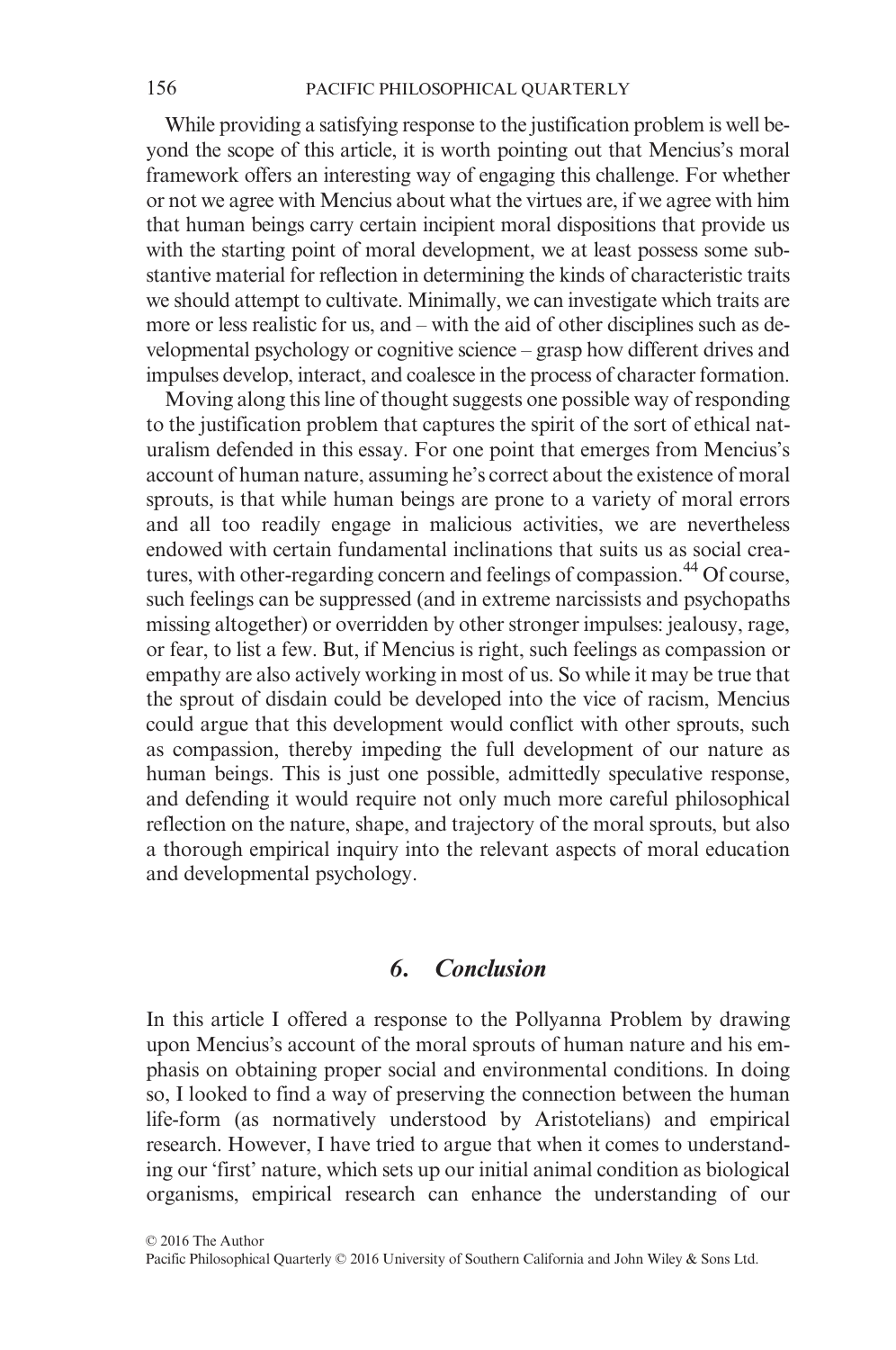fundamental needs and inclinations. Furthermore, while these fundamental inclinations and needs can all too easily become disordered, I have argued that they are not in themselves morally bad, and in fact point us toward genuine human goods.

Our normative ideal, however, will require us to reconfigure our basic inclinations – to shape and modify them in certain ways – so that we can achieve flourishing lives and communities. As for how best to achieve this, there are no easy answers. But working from a wide-ranging, comparative, pluralistic methodology seems to be in order, one that endorses the integration of the humanities and the sciences, and draws upon the best of anthropology, cultural history, psychology, evolutionary biology, literature, philosophy, and religion. Moreover, because we are social creatures, we must participate in the ongoing process of reflection, discussion, and dialogue that not only take place within ourselves, and our community and society, but also across different moral, political, and religious traditions, in a way that acknowledges our shared humanity. Although a pluralistic approach integrating knowledge from a variety of disciplines and traditions will undoubtedly raise new challenges by raising our awareness of the complexities of human life, the insights obtained from a diversity of sources will offer us the best chance of understanding the multitude of ways we can lead good lives, and keep us open to recognizing possibilities that extend the human good. $45$ 

Department of Philosophy Saint Louis University

#### **NOTES**

<sup>1</sup> Aristotle, 1984b, 1098a20–25. <sup>2</sup> Mengzi, 2008, 2A6.

<sup>3</sup> Unless noted otherwise, I will use the terms 'ethical naturalism' and 'naturalism' to refer to Aristotelian naturalism. <sup>4</sup> Thompson, 2008; Foot, 2001; Hursthouse, 1999; MacIntyre, 1999.

<sup>5</sup> Lott, 2012a, p. 10. Although I do not have the space to examine his views, John Hacker-Wright also appears to share Micah Lott's conception of the relationship between ethical naturalism and empirical science. So at least some of the concerns I have for Lott's view can also be carried over to Hacker-Wright's account. See Hacker-Wright, 2009. My aim in this article is not to refute Lott's position – I'm largely in agreement with his substantial points – but to identify a potential problem with his conception of Aristotelian naturalism (shared by John Hacker-Wright) and to offer a way of answering the Pollyanna Problem that avoids this difficulty.

<sup>6</sup> Another important objection to the sort of neo-Aristotelianism espoused by Foot is that the notions of teleology and function that lie at the heart of neo-Aristotelianism are incompatible with evolutionary biology. This line of challenge is presented by Kitcher, 2006, and FitzPatrick, 2000. Foot only briefly discusses this issue explicitly in Foot, 2001, p. 32, fn. 10. Her main response is that the concept of 'function' she employs is different from the concept of 'function'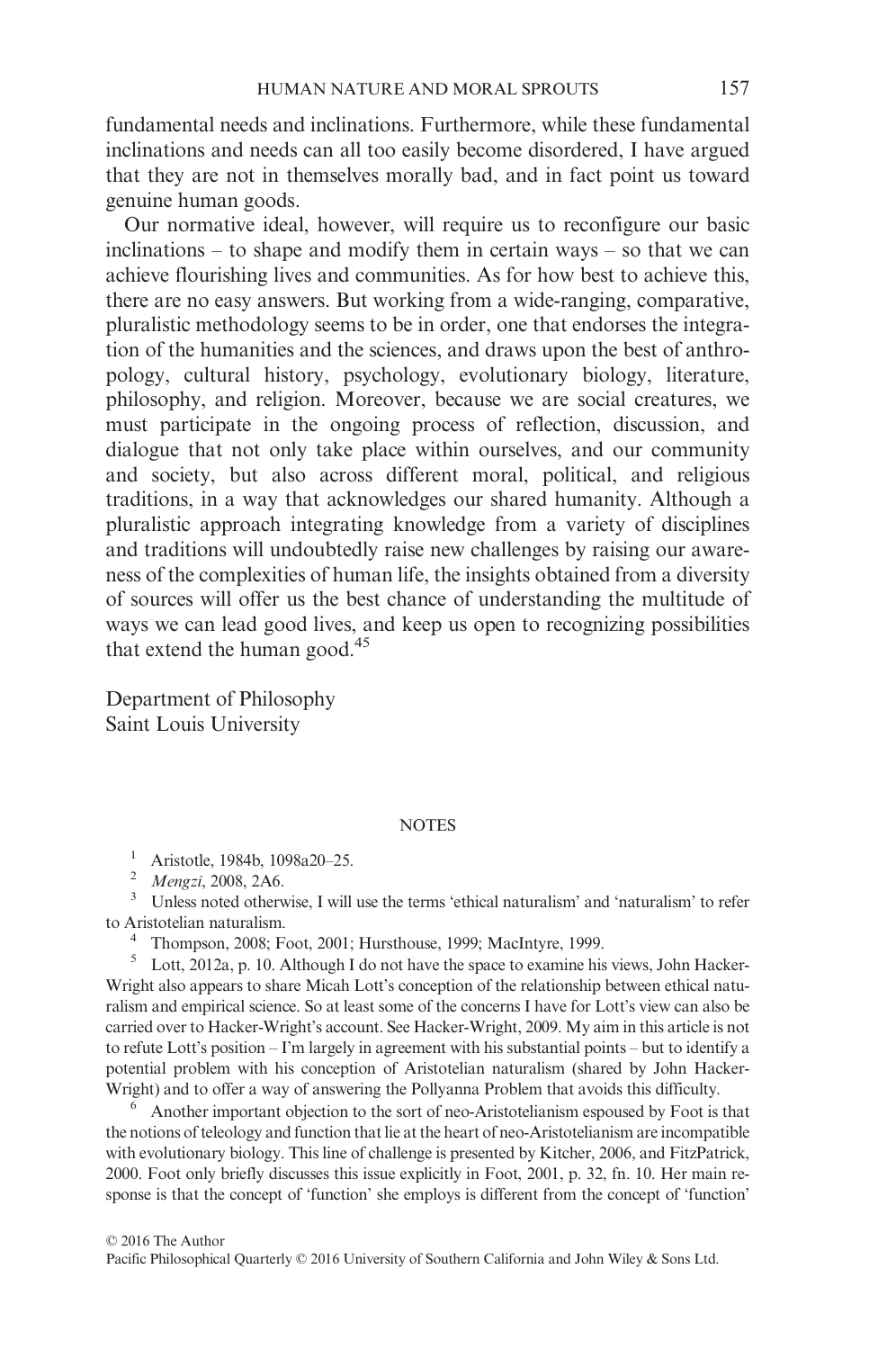discussed in evolutionary biology. For responses made on behalf of Foot, see Hacker-Wright, 2009, and Lott, 2012b.

What Foot acknowledges, therefore, is the significance of the rational will in the determination of moral goodness and defect. And it is the virtues – those characteristics of the human will that dispose one to feel, think, and act correctly – that enables us to act well and *ipso facto*, to live as a good human being, or more colloquially, as a good person. So the goodness of human beings lies primarily in exercising one's will properly, by acting according to the dictates of practical rationality.

<sup>8</sup> For different articulations of the Pollyanna Problem see Andreou, 2006, and Woodcock, 2006.<br><sup>9</sup> Mill agent, 2000.

<sup>9</sup> Millgram, 2009.<br><sup>10</sup> In Davis, 2003. s

<sup>10</sup> In Davis, 2003, scholars from a wide range of disciplines including anthropology, biology, zoology, sociology, and psychology provide a variety of objections against Thornhill and Palmer's work.

 $11$  Of course, an adequate apprehension can be quite difficult since we need to also understand not only if a specific trait that a living thing exemplifies is a feature that is characteristic of its species-kind, but also whether the environment or conditions the particular entity occupies is proper or normal to things of that kind. (Our understanding of Aristotelian Categoricals is always revisable.) Observing a caged bat will not get us very far in determining the characteristic life-form of bats. This point will be explore further later in the essay. Cf. Lott, 2012a, pp. 8–9.

<sup>12</sup> For Michael Thompson's discussion of non-observational knowledge, see Thompson, 2004, pp. 71–2. The concept of non-observational knowledge can be traced back to Anscombe, 1963, §8.

<sup>13</sup> Schwitzgebel (2011) argues against the reliability of introspection for acquiring knowledge and has drawn attention to many ways in which even the understanding of our own emotions and other forms of conscious experience can be prone to error. For a related view calling into question the reliability of our judgments about our own levels of happiness, see Haybron, 2008. Both works are firmly grounded in contemporary research in empirical psychology and should be taken seriously by anyone inclined to put too much weight on knowledge gained through introspective experience.

<sup>14</sup> Millgram, 2009, p.6.

<sup>15</sup> Toner, 2008, p. 236. The distinction can be found in McDowell, 1996, and much further back, in Aristotle. Toner offers three other necessary conditions for a successful form of naturalism. But the condition I focus on seems to me at the heart of all the requirements that Toner presents and bears the most relevance for our discussion.<br> $^{16}$  And none of these suggestions should undermin

<sup>16</sup> And none of these suggestions should undermine the significance of practical reason, for of course practical reason will play a crucial role in correctly guiding those fundamental inclinations toward a properly developed second nature, as well as providing us with the proper conception of the good life. Because the topic of practical reason, while crucial, is so complex, I must find another occasion to explore its role in Aristotelian naturalism.

<sup>17</sup> Although I speak of the ideas and arguments of Mencius, it should be noted that these ideas and arguments are reconstructed out of the text, the Mengzi, which is generally thought by scholars to have been written by Mencius's disciples, possibly under the guidance of Mencius himself.

<sup>18</sup> For a concise and lucid account of how Mencius develops and expands the philosophical ideas of Confucius, see Ivanhoe, 2000, pp. 15–28.

 $^{19}$  Mengzi, 2008, 2A6.<br><sup>20</sup> See Mengzi 2008, 1

<sup>20</sup> See *Mengzi*, 2008, 1A7, 2A2, and 4A27.<br><sup>21</sup> This point has also been noted by Ivanhoe (2002a, pp. 222–23), in his discussion of Mencius. He calls these kinds of non-universally quantifiable claims 'generic claims,' drawing upon the work of Julius E. Moravcsik.

<sup>22</sup> Mencius offers a variety of arguments for the existence of moral sprouts. The most famous is his thought experiment about a child crawling into a well and the feeling of alarm and

Pacific Philosophical Quarterly © 2016 University of Southern California and John Wiley & Sons Ltd.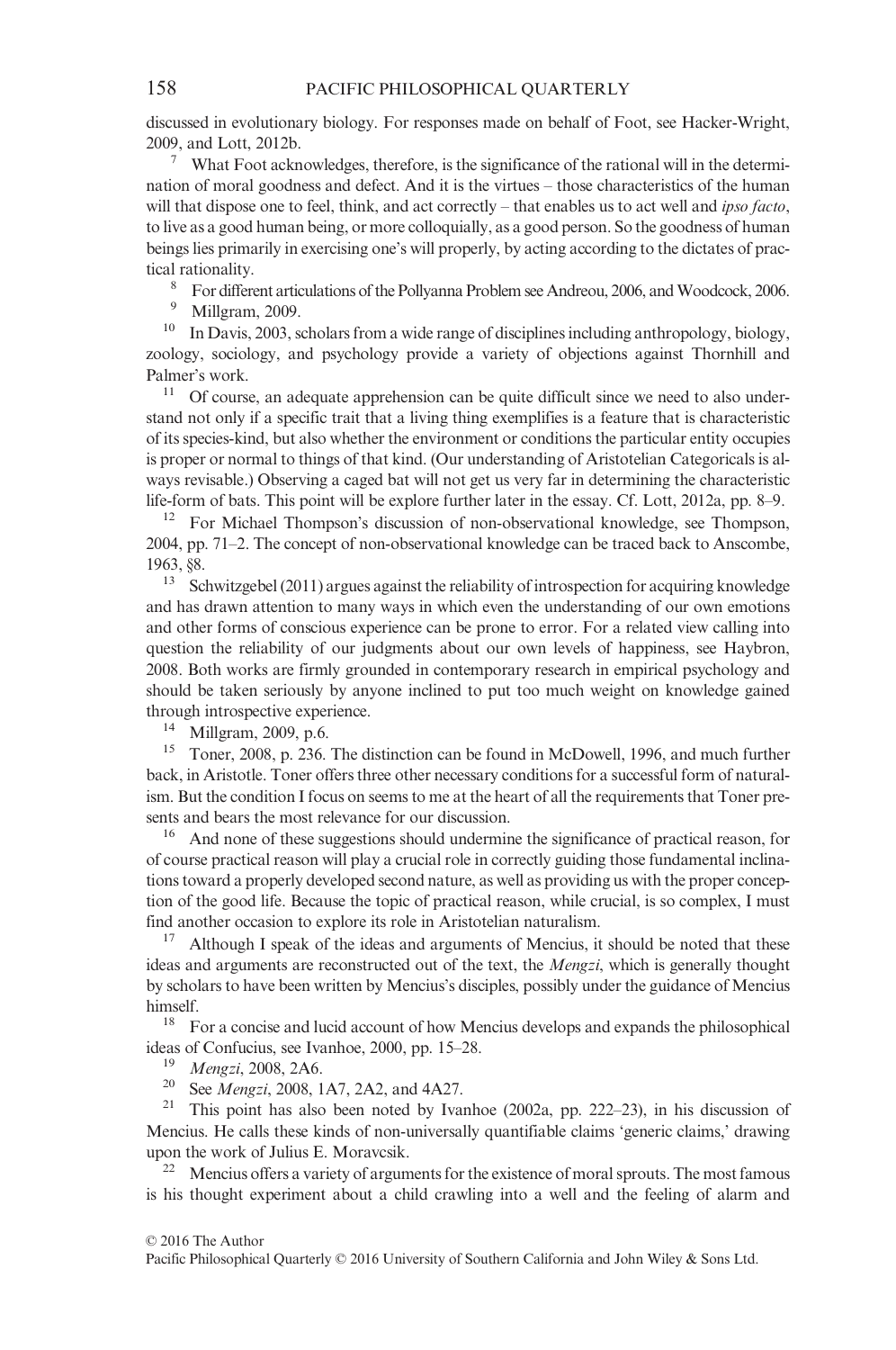compassion such an image generates. For a categorization of these different arguments as well as textual references, see Ivanhoe, 2002b, pp. 39–40.

<sup>23</sup> The most widely analyzed example of 'extension' occurs in *Mengzi* 1A7 where Mencius tries to help King Xuan extend the compassion he has shown to an Ox on its way to being slaughtered to the people of his own land. But the correct understanding of 'extension' remains a matter of considerable controversy.

- <sup>24</sup> I thank an anonymous reviewer for pushing me on this issue.<br><sup>25</sup> Chamelay, 1086
- $^{25}$  Chomsky, 1986.

<sup>26</sup> See, for example, De Waal, 1996, and Haidt, 2001. Bloom (2013) argues that babies less than a year old also have the basic capacity to feel empathy. It is also worth citing the work of Michael Slote since he articulates a moral theory that sits firmly in the moral sentimentalist tradition that is represented in the works of Hutcheson, Shaftesbury, Smith, and most powerfully, Hume. See Slote, 2001. While I don't think Mencius is a moral sentimentalist since he takes the development of human nature and the flourishing life as the foundation for ethics, the significance Mencius attaches to certain basic moral feelings bears fascinating connections to the sentimentalist tradition that merits deeper exploration.<br> $\frac{27}{\pi}$  The reference to 'seeds' of excellences annear

The reference to 'seeds' of excellences appears in *Historia Animalium* (Aristotle, 1984a) 588a25–b3. In his discussion of the 'natural virtues,' Aristotle also states that 'for from the very moment of birth we are just or fitted for self-control or brave or have the other moral qualities' (Aristotle, 1984b, 1144b5). But this is a rather cryptic remark, and should not be taken literally. Even if Aristotle here is acknowledging the existence of certain basic moral inclinations in children, the surrounding context of the passage, which centers on the praise of practical wisdom, suggests that Aristotle does not mean to take them as playing a substantial role in his ethical theory.

<sup>28</sup> For support of moral modularity, see Mikhail, 2011, and Haidt, 2012. For a wide-ranging and helpful discussion of moral modularity and Mencius's teleology, see Flanagan, 2014. Of course, the existence of moral modules remains a deeply contested issue. For arguments against moral modularity, see Mallon, 2008, and Prinz, 2008.

 $29$  On this point, I am indebted to the work of Rosalind Hursthouse and her helpful account of the Neurathian procedure in working out an account of Aristotelian naturalism. As I see it, by taking human nature as partially constituted by the moral sprouts, Mencius's naturalism can help support Hursthouse's assumption – which she claims is required by the virtue of hope – that human nature is harmonious and that the virtues benefit the possessors. I leave aside a more developed comparison between Hursthouse's Aristotelian naturalism and Mencius's account for another occasion. See Hursthouse, 1999, Part III.

 $30\,$  We should not, however, exaggerate the extent to which cultures are dissimilar. Some of the most influential research claiming to show the radical differences between cultures have been either heavily criticized or falsified. For example, Margaret Mead's claim that the youth in Samoa enjoy anxiety-free sexual lives and the often repeated (though rarely questioned) statement that Eskimos have 22 words for snow, have both been clearly undermined by further empirical inquiry. See Van Norden, 2014, pp. 73–4. We now have strong reason to believe that at least certain traits are shared by nearly all human beings, for example, certain basic emotions and the facial expressions that correspond to them such as anger, disgust, fear, happiness, sadness, and surprise. See Ekman, 1994, pp. 15–9.

<sup>31</sup> Of course, it is certainly *possible* that Mencius was motivated by this kind of bias. Owen Flanagan and Jing Hu argue that one of the reasons why Mencius's view about the goodness of human nature was much more widely accepted than his adversaries' views about the badness about human nature concerns what they call the 'What Is Flattering is True' bias. Even if they are right about how this kind of bias inclines most of us toward accepting Mencius's account of human nature, this fact does not on its own undermine the truth of Mencius's account, a point that Flanagan and Hu would I think agree with. See Flanagan and Hu, 2011.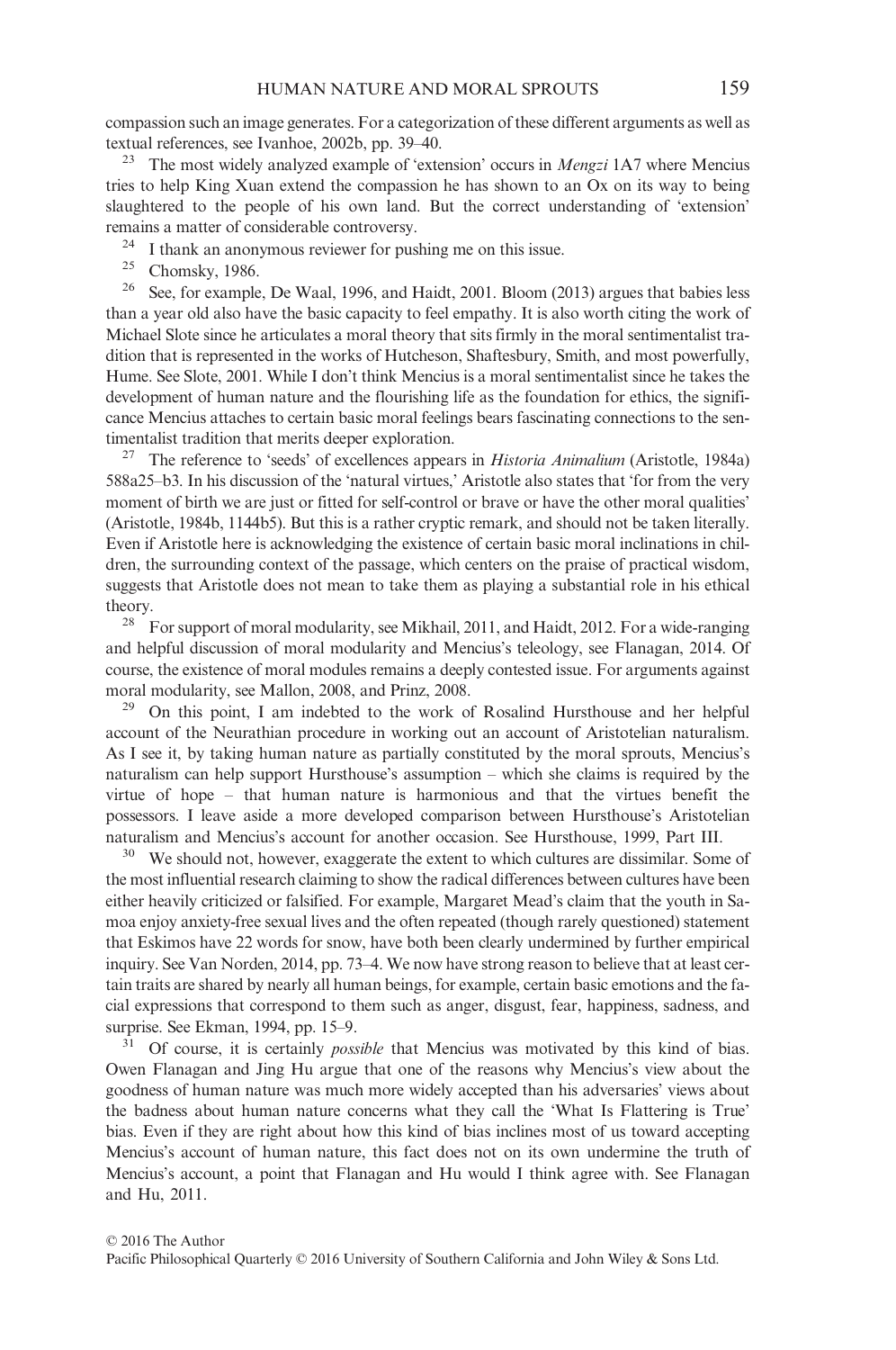<sup>32</sup> Jonathan Haidt and Craig Joseph acknowledge Ingroup/loyalty as one of the five basic foundations for intuitive ethics. See Haidt and Joseph, 2007. Bloom (2013) has also argued that racial discrimination is a social and culturally learned behavior, most likely developed out of innate (biologically based) drive to form coalitions, a view that he calls 'race-as-cue-to-coalition' theory, proposed first by Kurzban, Tooby, and Cosmides, 2001.

I thank an anonymous reviewer for this point. Of course, how we should specify the object of each desire is a question that should be left open for substantive debate.<br> $34 \cdot M_{\text{max}}$  6.14.15

 $^{34}$  Mengzi, 6A14–15.

Another important concept in Mencius's moral system connected to 'reflection' is zhi or 'practical wisdom,' one of the four Mencian virtues. One function of zhi is to allow reflection on the other virtues as a sort of 'meta-virtue.' See Owen Flanagan's discussion in Flanagan, 2014, pp. 81–89.

<sup>36</sup> Mengzi, 2008, 6A11.3.

<sup>37</sup> Mengzi, 2008, 6A8.1–8.2. <sup>38</sup> Mengzi, 2008, 6A7.

<sup>39</sup> Given his views about the necessities of certain external goods as well as a good upbringing from an early age, Aristotle would also endorse the core of Mencius's point.

 $^{40}$  Andreou, 2006, p. 67.<br> $^{41}$  Ibid

 $42$  Ibid.

<sup>43</sup> I thank an anonymous reviewer for this suggestion and helping me to think through this particular objection.

<sup>44</sup> Recall that the sprout of compassion, which leads to the virtue of benevolence, is one of Mencius's core virtues.<br><sup>45</sup> This work was supported by a grant from the Academy of Korean Studies funded by the

Korean Government (MEST) (AKS-2011-AAA-2102) and the John Templeton Foundation. For helpful written comments I thank Youngsun Back, Benjamin Huff, Philip J. Ivanhoe, Micah Lott, Christopher Toner, as well as two anonymous reviewers for Pacific Philosophical Quarterly. I presented an earlier draft at a workshop for the Center for East Asian and Comparative Philosophy (City University of Hong Kong), and thank all who participated for their comments and suggestions.

#### REFERENCES

Andreou, C. (2006). "Getting on in a Varied World," Social Theory and Practice 32, pp. 61–73. Anscombe, E. (1963). Intention. Cambridge: Harvard University Press.

Aristotle (1984a). "Historia Animalium," J. Barnes (ed.) The Complete Works of Aristotle. Princeton, NJ: Princeton University Press.

Aristotle (1984b). "Nicomachean Ethics," J. Barnes (ed.) The Complete Works of Aristotle. Princeton, NJ: Princeton University Press.

Bloom, P. (2013). Just Babies. New York: Crown Publishing Group.

Chomsky, N. (1986). Knowledge of Language: Its Nature, Origin, and Use. New York: Praeger.

Davis, C. B. (ed.)ed. (2003). Evolution, Gender and Rape. Cambridge, MA: MIT Press.

De Waal, F. (1996). Good Natured: The Origins of Right and Wrong in Human and Other Animals. Cambridge, MA: Harvard University Press.

Ekman, P. (1994). "All Emotions are Basic," in P. Ekman and R. Davidson (eds) The Nature of Emotion. New York: Oxford University Press.

FitzPatrick, W. J. (2000). Teleology and the Norms of Nature. New York: Garland Publishing.

Flanagan, O. (2014). Moral Sprouts and Natural Teleologies. Milwaukee, Wisconsin: Marquette University Press.

© 2016 The Author

Pacific Philosophical Quarterly © 2016 University of Southern California and John Wiley & Sons Ltd.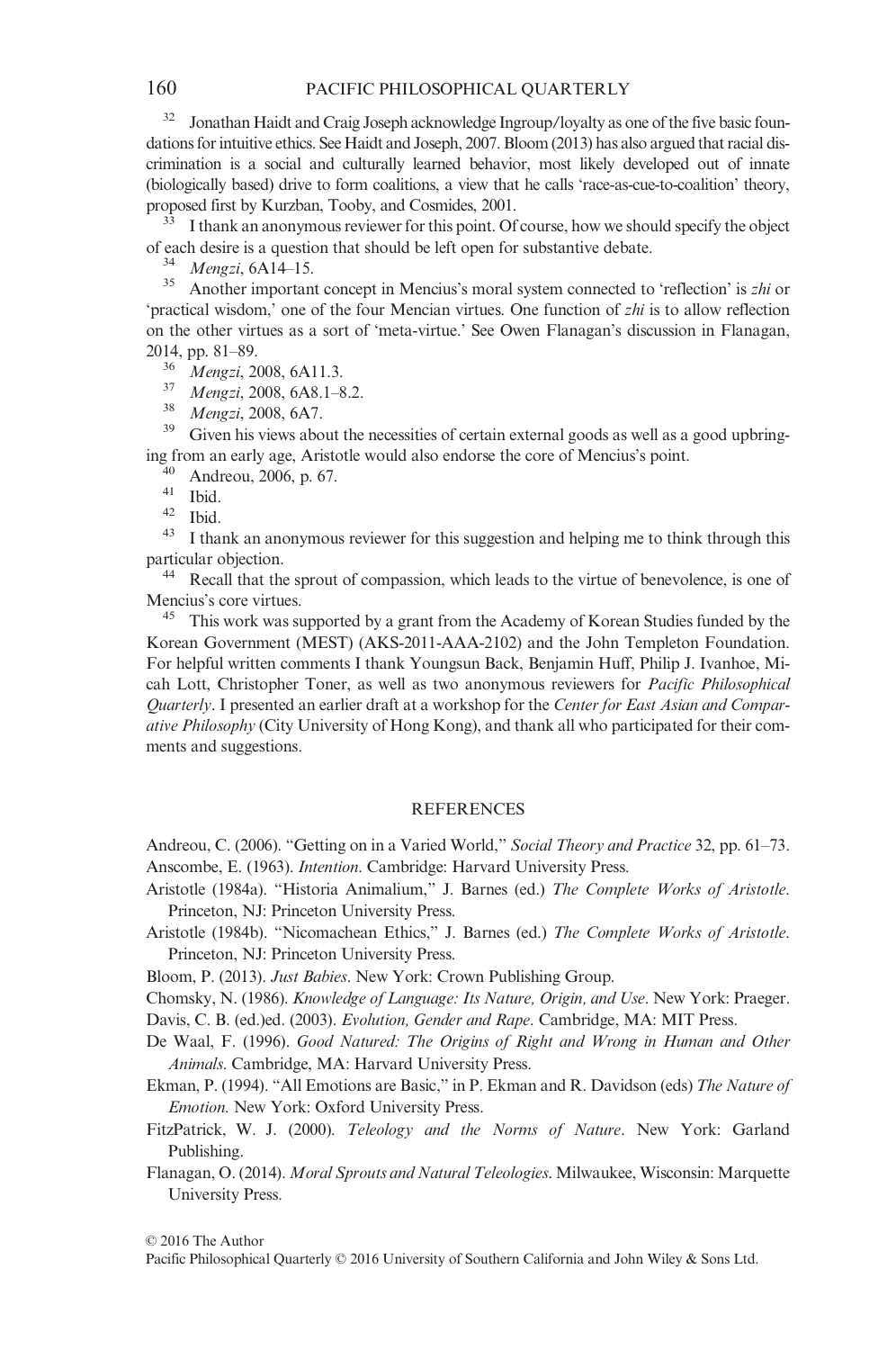- Flanagan, O. and Hu, J. (2011). "Han Fei Zi's Philosophical Psychology: Human Nature, Scarcity, and the Neo-Darwinian Consensus," Journal of Chinese Philosophy 38, pp. 293–316. Foot, P. (2001). Natural Goodness. Oxford: Oxford University Press.
- Frank, R. (1985). Choosing the Right Pond. New York: Oxford University Press.
- Hacker-Wright, J. (2009). "What is Natural About Foot's Ethical Naturalism?," Ratio XXII, pp. 308–21.
- Haidt, J. (2001). "The Emotional Dog and Its Rational Tail: A Social Intuitionist Approach to Moral Judgment," Psychological Review 108, pp. 814–34.
- Haidt, J. (2012). The Righteous Mind. New York: Pantheon.
- Haidt, J. and Joseph, C. (2007). "The Moral Mind: How 5 Sets of Innate Intuitions Guide the Development of Many Culture- Specific Virtues, and Perhaps Even Modules," in C. Carruthers, S. Laurence, and S. Stich (eds) The Innate Mind 3. New York: Oxford University Press.
- Haybron, D. (2008). The Pursuit of Unhappiness. New York: Oxford University Press.
- Hrdy, S. B. (1981). The Women That Never Evolved. Cambridge, MA: Harvard University Press. Hrdy, S. B. (1999). Mother Nature. New York: Ballantine Books.
- Hursthouse, R. (1999). On Virtue Ethics. Oxford: Oxford University Press.
- Ivanhoe, P. J. (2000). Confucian Moral Self-Cultivation. Indianapolis, IN: Hackett Publishing Company.
- Ivanhoe, P.J. (2002a). "Confucian Self-Cultivation and Mengzi's Notion of Extension," in X. Liu and P.J. Ivanhoe (eds) Essays on the Moral Philosophy of Mengzi. Indianapolis, IN: Hackett Publishing Company.
- Ivanhoe, P. J. (2002b). Ethics in the Confucian Tradition. Indianapolis, IN: Hackett Publishing Company.
- Kitcher, P. (2006). "Biology and Ethics," in D. Copp (ed.) The Oxford Handbook of Ethical Theory. New York: Oxford University Press.
- Kurzban, R., Tooby, J. and Cosmides, L. (2001). "Can Race Be Erased?," Proceedings of the National Academy of Sciences 98 pp, pp. 15387–92.
- Lott, M. (2012a). "Moral Virtue as Knowledge of Human Form," Social Theory and Practice 38(3), pp. 407–31.
- Lott, M. (2012b). "Have Elephant Seals Refuted Aristotle? Nature, Function, and Moral Goodness," Journal of Moral Philosophy 9, pp. 353–75.
- MacIntyre, A. (1999). Dependent Rational Animals. La Salle, IL: Open Court Publishing.
- Mallon, R. (2008). "Reviving Rawls's Linguistic Analogy Inside and Out," in W. Sinnott-Armstrong (ed.) Moral Psychology, Vol. 2. Cambridge, MA: MIT Press.
- McDowell, J. (1996). "Two Sorts of Naturalism," in R. Hursthouse, G. Lawrence and W. Quinn (eds) Virtues and Reasons: Philippa Foot and Moral Theory. Oxford: Clarendon Press.
- Mengzi (2008). B. van Norden (ed.)trans Mengzi with Selections from Tradition Commentaries. Indianapolis, IN: Hackett Publishing Company.
- Mikhail, J. (2011). Elements of Moral Cognition: Rawls' Linguistic Analogy and the Cognitive Science of Moral and Legal Judgment. New York: Cambridge University Press.
- Millgram, E. (2009). "Critical Notice of Michael Thompson's Life and Action," Analysis 69, pp. 1–7.
- Prinz, J. (2008) "Resisting the Linguistic Analogy," in W. Sinnott-Armstrong (ed.) Moral Psychology, Vol. 2. Cambridge, MA: MIT Press.
- Schwitzgebel, E. (2011). Perplexities of Consciousness. Cambridge, MA: MIT Press.
- Slote, M. (2001). Morals from Motives. Oxford: Oxford University Press.
- Thompson, M. (2004). "Apprehending Human Form," in A. O'Hear (ed.) Modern Moral Philosophy. Cambridge: Cambridge University Press.

© 2016 The Author

Pacific Philosophical Quarterly © 2016 University of Southern California and John Wiley & Sons Ltd.